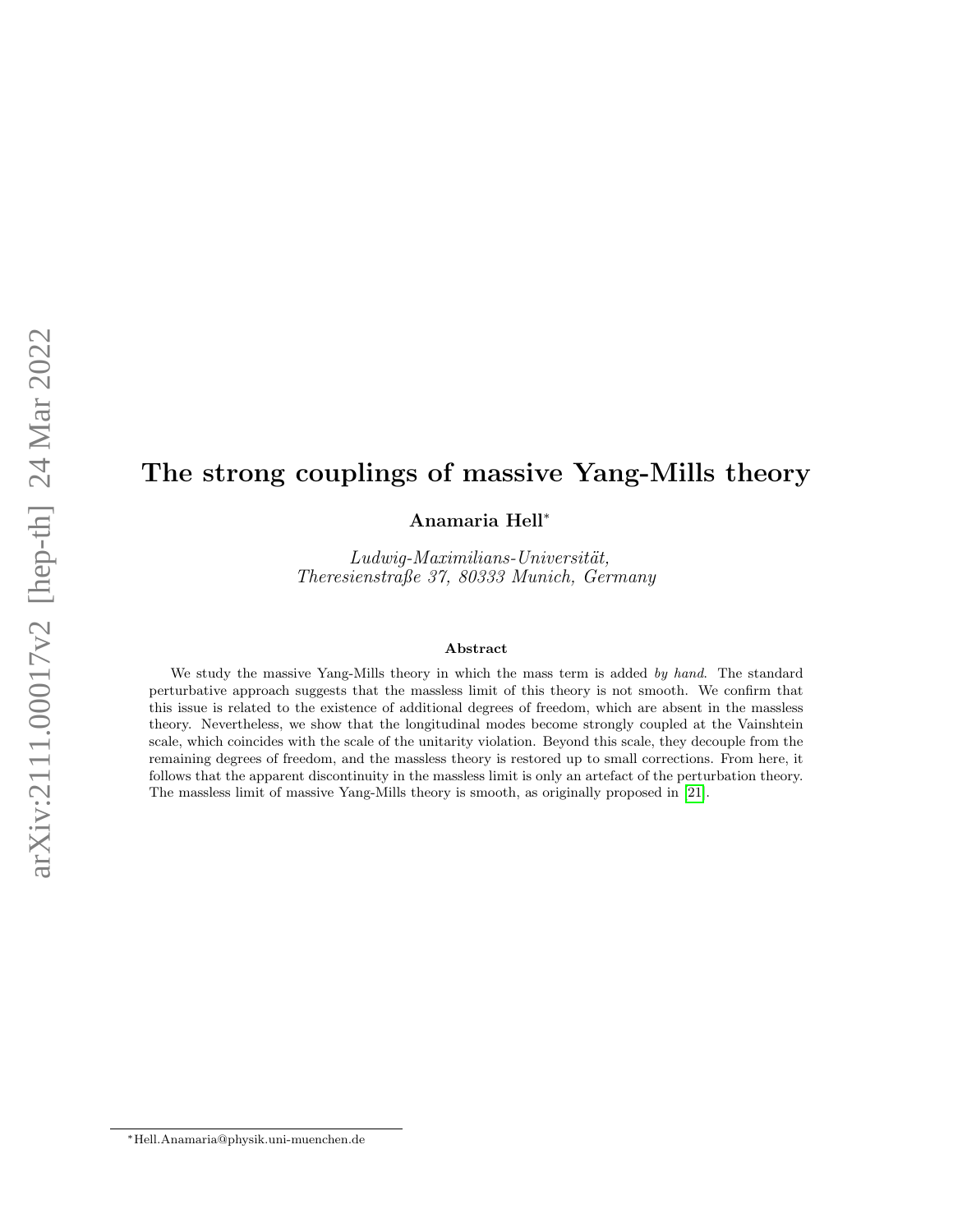### 1 Introduction

The massive Yang-Mills theory with mass added by hand has served as one of the starting points in the construction of the Standard Model [\[1\]](#page-22-1), and was even considered as a possibility of avoiding the hierarchy problem [\[2\]](#page-22-2). On first sight, it appears that this theory presents difficulties for small values of mass, when treated by the standard approaches. The propagator of the vector boson is singular in mass. Thus, at high energies, it approaches a constant, indicating a power-counting non-renormalizable theory. Nevertheless, such an argument might be misleading, as a similar propagator appears in the Proca theory [\[3\]](#page-22-3), which has been shown to be renormalizable when coupled to a conserved source [\[4\]](#page-22-4). Therefore, as a first step in analysing renormalizability, most authors have applied the non-Abelian generalisation of a field redefinition a la Stueckelberg [\[5,](#page-22-5) [6\]](#page-22-6). This brings the propagator into a form indicating a power-counting renormalizable theory. It has been shown that while the theory is finite for one-loop diagrams, it is not renormalizable for two or more loops [\[7–](#page-22-7)[12\]](#page-22-8). Recently, it was argued that the theory could be renormalizable in the sense of an effective field theory [\[13\]](#page-22-9). Nevertheless, most of the studies have indicated that besides renormalizability, another problem appears. At a first glance, the theory violates unitarity. In studying the unitarity of the massive Yang-Mills theory, which was initiated by the development of the cutting rules [\[14,](#page-22-10)[15\]](#page-22-11), there were two interesting cases, based on the degrees of freedom of the theory. In the first case, only the transverse modes were set on the external lines of the diagrams. This restriction was justified by the absence of additional degrees of freedom in the massless theory, the longitudinal modes. It has been shown that the theory is unitary up to a loop [\[16\]](#page-22-12). However, unitarity was violated at two loops [\[17\]](#page-22-13). In the second case, the longitudinal modes were set on the external lines of the diagrams. Then, the unitarity violation for energies  $k_u \sim \frac{g}{m}$ was already evident from the tree diagrams [\[18](#page-22-14)[–21\]](#page-22-0). Nevertheless, in [\[12\]](#page-22-8), it was found that for two or more loops, the singularities in the mass form a series in  $\frac{g^2\Lambda^2}{m^2}$ , where  $\Lambda$  is the cut-off scale. The same series was also given in [\[16\]](#page-22-12) while analysing the n-point functions which contained only the longitudinal modes. This raised a question as to whether the re-summation of these series could cure the mass singularities appearing within the perturbation theory. However, due to the following argument, this possibility was excluded in [\[22\]](#page-22-15). Even when only the transverse modes are set on the external lines, and tree level and one-loop diagrams are considered, the massive theory does not smoothly approach the massless one for  $m \to 0$  [\[22](#page-22-15)[–24\]](#page-22-16). The reason for this is the difference in the number of degrees of freedom in massive and massless theories, according to [\[22\]](#page-22-15). From the perspective of physical continuity [\[25\]](#page-23-0), such a behaviour is unexpected. If we modify a certain theory through the introduction of a new parameter, once we take the limit back to the original theory, the observable effects should also smoothly approach those of the original theory. However, one might notice that a similar kind of issue arises in the context of massive gravity. In massive linearized gravity with the mass term of the Fierz-Pauli form [\[26\]](#page-23-1), the discontinuity appears already for tree level diagrams [\[22,](#page-22-15) [27,](#page-23-2) [28\]](#page-23-3). As a result, the predictions for Mercury's perihelion precession and the deflection of starlight differed from those obtained in General relativity. Similarly to massive Yang-Mills theory, the reason for this disagreement lies in the longitudinal mode. However, for massive gravity it was shown that this apparent discontinuity is resolved through the Vainshtein mechanism [\[29,](#page-23-4)[30\]](#page-23-5). The nonlinear interactions that were not considered in [\[22,](#page-22-15)[27,](#page-23-2)[28\]](#page-23-3) cause the longitudinal mode to enter a strong coupling regime at the Vainshtein radius, where they become of the same order as the kinetic term. As it was demonstrated in [\[31\]](#page-23-6), the essence of the Vainshtein scale lies in the minimal level of quantum fluctuations for the fields. Beyond it, the longitudinal modes decouple from the rest of matter and General relativity is restored up to small corrections [\[32\]](#page-23-7). In the case of massive Yang-Mills theory, a similar conjecture was made in  $[21]$  - "...it appears highly probable that outside perturbation theory, a continous zero-mass limit exists and the theory is renormalizable.". Using a decomposition of the vector field which resulted in a Lagrangian containing non-polynomial terms, the authors of [\[21\]](#page-22-0) have suggested that the massless limit is smooth, and that the theory might be renormalizable, if these non-polynomial terms are not perturbatively expanded. However, it was noted in [\[33\]](#page-23-8) that for such a conclusion to hold, it is not sufficient that all the terms which contain longitudinal modes vanish in the massless limit at the level of the Lagrangian, as there is no guarantee that the same applies to matrix elements. The subsequent studies were hence concerned with finding a way to treat the Lagrangian which contains non-polynomial terms. In a promising attempt, [\[34–](#page-23-9)[36\]](#page-23-10) have deduced conditions for unitarity in the Landau gauge theory and proposed a subtraction scheme for the divergences. However, these conditions cannot be applied to the unitary gauge as well [\[37\]](#page-23-11). On the other hand, the authors of [\[38\]](#page-23-12) have shown by applying several field redefinitions which do not alter the S-matrix, that the non-polynomial theory can be brought to the polynomial form resembling the one of [\[10\]](#page-22-17). This implied that the theory is not renormalizable and unitary [\[39\]](#page-23-13). However, if the nonpolynomial theory can be algebraically reduced to a polynomial one, is that sufficient to conclude that the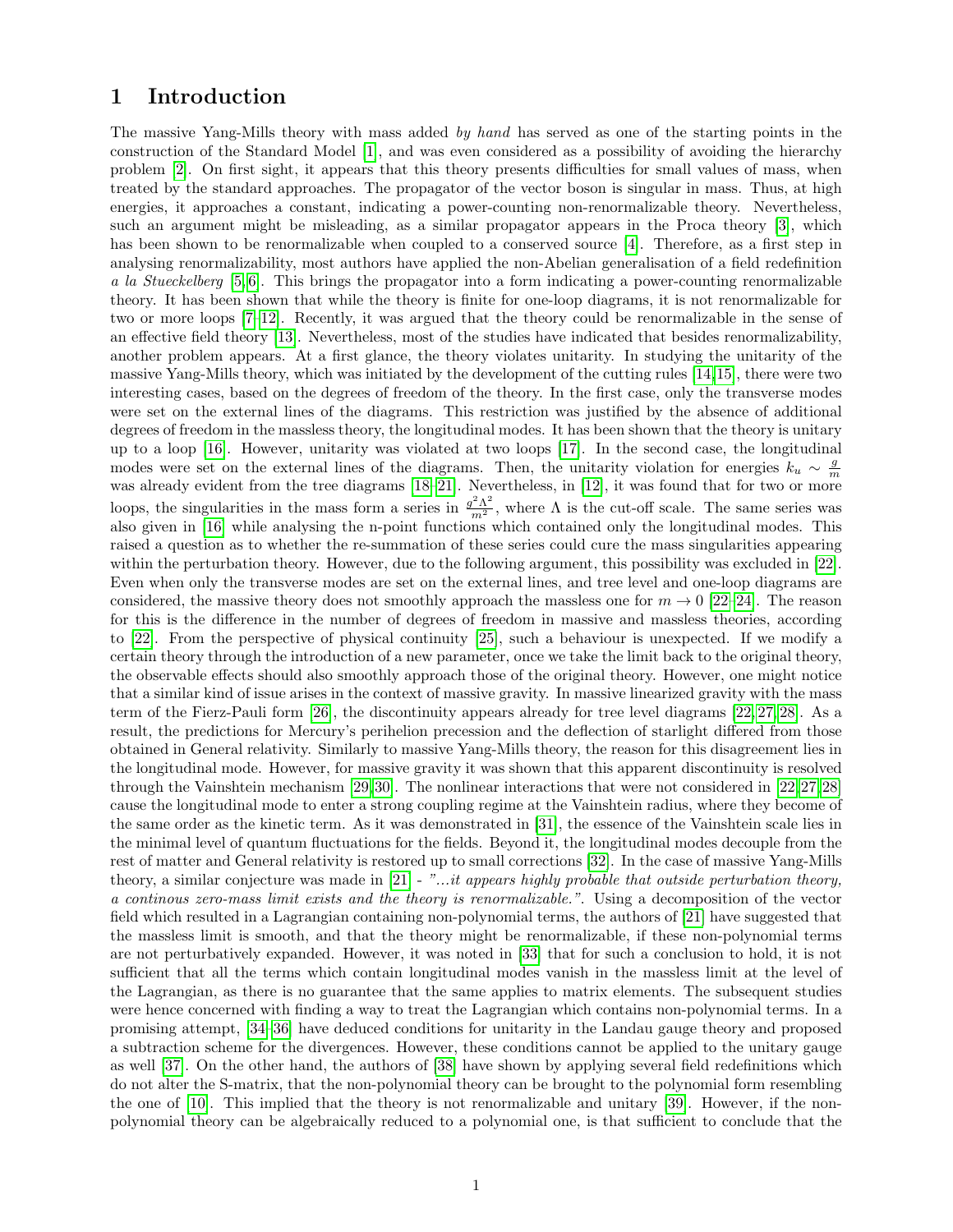massless limit is not smooth? Even though a field redefinition does not necessarily change the S-matrix, it clearly changes the definition of the degrees of freedom. While the Lagrangian which is polynomial in fields corresponds to a linear decomposition of the vector field [\[7–](#page-22-7)[10\]](#page-22-17), the non-linear one introduces the nonpolynomial terms in the Lagrangian [\[6\]](#page-22-6). Nevertheless, we will show that only the non-linear decomposition of the vector field properly defines the transverse and longitudinal modes. If we would have started with a linear one, we would encounter an infinite amount of strong coupling scales, which disagree with the scale of the unitarity violation, and also necessary field redefinitions.

The purpose of this paper is to show that the apparent violation of unitarity, and mass singularity of the perturbative series are just artefacts of the perturbation theory. First, we will show that these issues arise due to the properly defined longitudinal modes, which are absent in the massless theory. Within the perturbation theory, only these modes enter the strong coupling regime, at a Vainshtein scale which coincides with the scale of unitarity violation. Evaluating the theory beyond the strong coupling scale, we will find that the corrections to the transverse modes due to the longitudinal ones become suppressed by the strong coupling scale, and hence decrease as we approach higher energies. Therefore, we will show that the initial suggestion made in [\[21\]](#page-22-0) was correct. The massless theory is recovered up to a small correction, and the massless limit is smooth.

### 2 The basics of massive Yang-Mills theory

In this paper we will study the simplest model of massive Yang-Mills theory, in which the mass term is added "by hand" to the Yang-Mills theory<sup>[1](#page-2-0)</sup>. The action of this model is given by

$$
S = \int d^4x \left[ -\frac{1}{2} \text{tr}(F_{\mu\nu} F^{\mu\nu}) + m^2 \text{tr}(A_{\mu} A^{\mu}) \right], \tag{1}
$$

where

<span id="page-2-2"></span>
$$
F_{\mu\nu} = D_{\mu}A_{\nu} - D_{\nu}A_{\mu} \tag{2}
$$

is the field strength tensor. The covariant derivative is given by

<span id="page-2-1"></span>
$$
D_{\mu} = \partial_{\mu} + igA_{\mu} \tag{3}
$$

and g is the coupling constant. We will assume that  $g \ll 1$ . The vector field  $A_\mu$  is the  $2 \times 2$  hermitian matrix, which we will expand in terms of the generators of  $SU(2)$  as

$$
A_{\mu} = A_{\mu}^{a} T^{a}, \quad \text{with} \quad T^{a} = \frac{\sigma^{a}}{2} \quad \text{and} \quad a = 1, 2, 3. \tag{4}
$$

Here,  $\sigma^a$  are the Pauli matrices. Main cause for the discontinuity in the massless limit, along with the unitarity violation results from the propagator of the vector field. In momentum space it is given by

$$
\tilde{\Delta}^{ab}_{\mu\nu}(k) = \left(-\eta_{\mu\nu} + \frac{k_{\mu}k_{\nu}}{m^2}\right) \frac{i\delta^{ab}}{k^2 - m^2 + i\epsilon}.\tag{5}
$$

The term containing the inverse power of mass is clearly problematic. At energy scales  $k^2 \gg m^2$  it tends to a constant and thus indicates a power counting non-renormalizable theory. In this chapter we will show that the origin of this term lies in the longitudinal mode.

We will start our analysis with the free theory, by setting the coupling constant to zero. In this case, the theory reduces to three Proca theories, one for each  $a = 1, 2, 3$ . Our first goal is to analyse express the theory only in terms of the physical degrees of freedom. In order to do so, we will first separate the temporal and spatial components of the vector field. In addition, we will decompose the spatial part of the vector field according to the irreducible representations of SO(3) group:

<span id="page-2-3"></span>
$$
A_i^a = A_i^{Ta} + \chi_{,i}, \qquad \text{where} \qquad A_{i,i}^{Ta} = 0. \tag{6}
$$

<span id="page-2-0"></span> $1$ To address the problems of renormalizability and unitarity arising due to the propagator [\(5\)](#page-2-1), [\[40\]](#page-23-14) have initiated the consideration of various modified models of massive Yang-Mills theory (see e.g. [\[2,](#page-22-2) [39\]](#page-23-13) for a review). However, these models will not be of interest in this paper. We will instead focus on the simplest possible model that is given by [\(1\)](#page-2-2).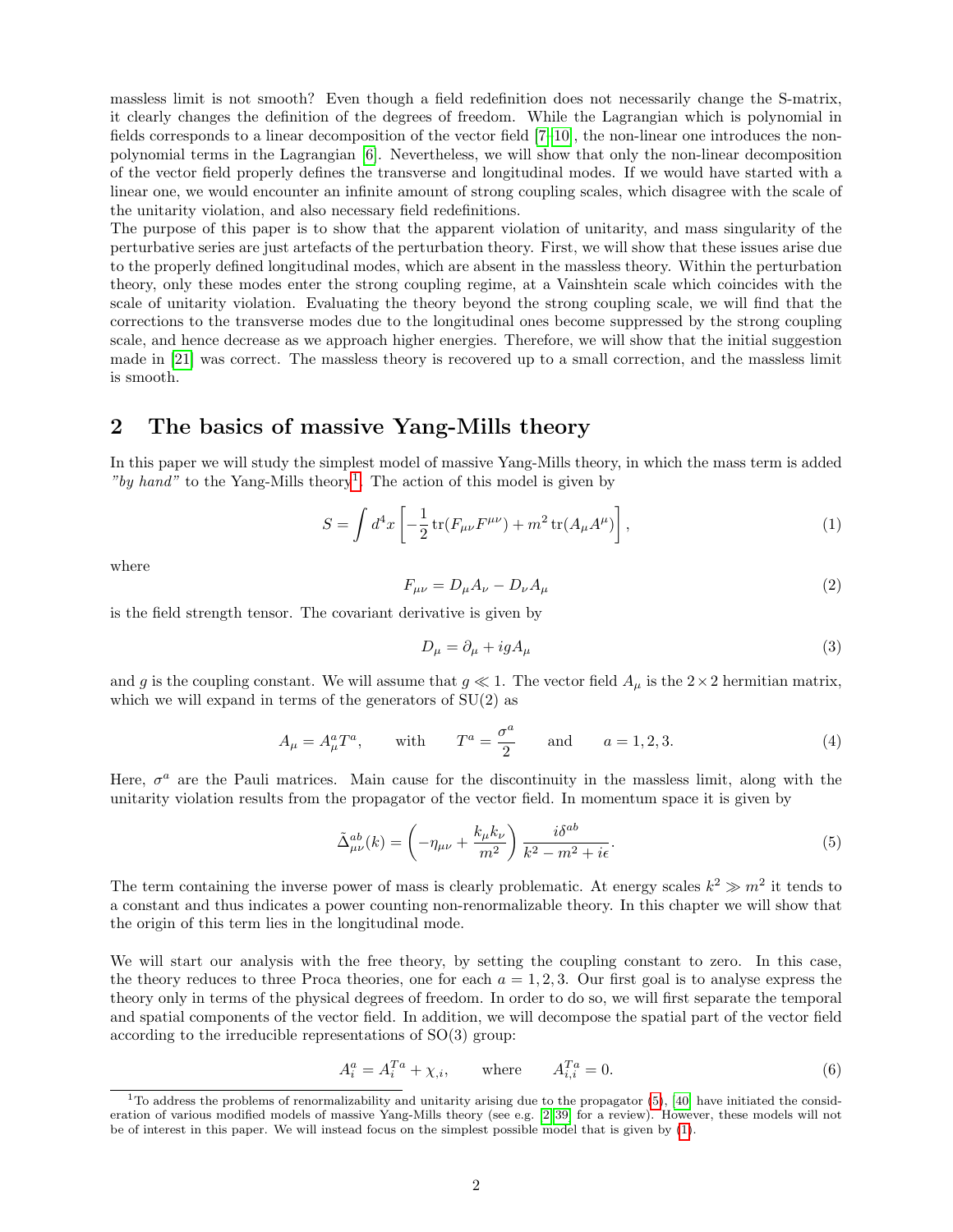Here, commas denote the derivatives with respect to the corresponding coordinate  $x^{\mu}$ . The vectors  $A_i^{Ta}$  are the transverse modes and scalars  $\chi^a$  are the longitudinal modes. Substituting this decomposition into [\(1\)](#page-2-2), we obtain

<span id="page-3-1"></span>
$$
S = \frac{1}{2} \int d^4x \left[ A_0^a \left( -\Delta + m^2 \right) A_0^a + 2 A_0^a \Delta \dot{\chi}^a - \left( \dot{\chi}^a \Delta \dot{\chi}^a - m^2 \chi^a \Delta \chi^a \right) \right. \\ \left. + \left( \dot{A}_i^a \dot{A}_i^{Ta} - A_{i,j}^{Ta} A_{i,j}^{Ta} - m^2 A_i^{Ta} A_i^{Ta} \right) \right]. \tag{7}
$$

The point in this equation denotes a time derivative. As none of the time derivatives act on the  $A_0^a$  components, we can conclude that these are not propagating. Therefore, we will find the constraints that are fulfilled by them and insert the solutions back into the action. Then, we will obtain the action which consists only of the propagating degrees of freedom. By varying the action with respect to  $A_0^a$ , we find the following constraints

<span id="page-3-0"></span>
$$
(-\Delta + m^2)A_0^a = -\Delta \dot{\chi}^a,\tag{8}
$$

whose solutions are given by

$$
A_0^a = \frac{-\Delta}{-\Delta + m^2} \dot{\chi}^a. \tag{9}
$$

Here, the operator  $\frac{1}{-\Delta+m^2}$  should be understood in terms of the Fourier modes. Substituting [\(9\)](#page-3-0) back into [\(7\)](#page-3-1), we obtain

<span id="page-3-2"></span>
$$
S = -\frac{1}{2} \int d^4x \left[ A_i^{Ta} (\Box + m^2) A_i^{Ta} + \chi^a (\Box + m^2) \frac{m^2 (-\Delta)}{-\Delta + m^2} \chi^a \right].
$$
 (10)

Therefore, we can see that this theory has three physical degrees of freedom per colour, two transverse modes and one longitudinal for each  $a = 1, 2, 3$ . In this action the longitudinal mode is not canonically normalized. Defining the normalised variable as

<span id="page-3-4"></span>
$$
\chi_n^a = \sqrt{\frac{-\Delta m^2}{-\Delta + m^2}} \chi^a,\tag{11}
$$

[\(10\)](#page-3-2) becomes

<span id="page-3-3"></span>
$$
S = -\frac{1}{2} \int d^4x \left[ A_i^{Ta} (\Box + m^2) A_i^{Ta} + \chi_n^a (\Box + m^2) \chi_n^a \right]. \tag{12}
$$

Let us now see from where the problematic term in the propagator  $(5)$  comes from. Since the modes are now canonically normalised, it is easy to read of the corresponding propagators from [\(12\)](#page-3-3). They are given by

$$
\Delta_{\chi_n}^{ab}(k) = \frac{i\delta^{ab}}{k^2 - m^2} \quad \text{and} \quad \Delta_{ij}^{Tab}(k) = \left(\delta_{ij} - \frac{k_i k_j}{|\vec{k}|^2}\right) \frac{i\delta^{ab}}{k^2 - m^2},\tag{13}
$$

where the first one corresponds to the propagator of the longitudinal modes, and the second to the propagator of the transverse modes. Using [\(11\)](#page-3-4), we can now obtain the propagator of the original longitudinal mode

$$
\Delta_{\chi}^{ab}(k) = \frac{|\vec{k}|^2 + m^2}{m^2 |\vec{k}|^2} \frac{i\delta^{ab}}{k^2 - m^2}.
$$
\n(14)

This propagator has the same divergence in mass as [\(5\)](#page-2-1). In fact, by considering separately the components of [\(5\)](#page-2-1), we can easily see that these will reduce to the combinations of the propagators for the transverse and original longitudinal modes. Hence we can conclude that the longitudinal modes will be the cause of the discontinuity in the massless limit and the violation of unitarity.

In order to analyse the interacting theories in the following chapters, we will use the minimal level of the quantum fluctuations of the modes. In the case of a normalised quantum field, the minimal level of quantum fluctuations is given by  $\left(\frac{k^3}{\omega} \right)$  $\left(\frac{k^3}{\omega_k}\right)^{\frac{1}{2}}$ , where  $\omega_k =$ √  $\sqrt{k^2 + m^2}$  is the frequency of each mode  $\vec{k}$  [\[41\]](#page-23-15). For energy scales  $k^2 \sim \frac{1}{L^2} \gg m^2$ , where L is the corresponding length-scale, the minimal level of quantum fluctuations for the transverse and normalized longitudinal modes is then given respectively by

$$
\delta A_L^{Ta} \sim \frac{1}{L} \quad \text{and} \quad \delta \chi_{nL}^a \sim \frac{1}{L}, \quad a = 1, 2, 3. \tag{15}
$$

From here it follows that the minimal level of quantum fluctuations for the longitudinal mode is given by

<span id="page-3-5"></span>
$$
\delta \chi_L^a \sim \frac{1}{mL}, \qquad a = 1, 2, 3. \tag{16}
$$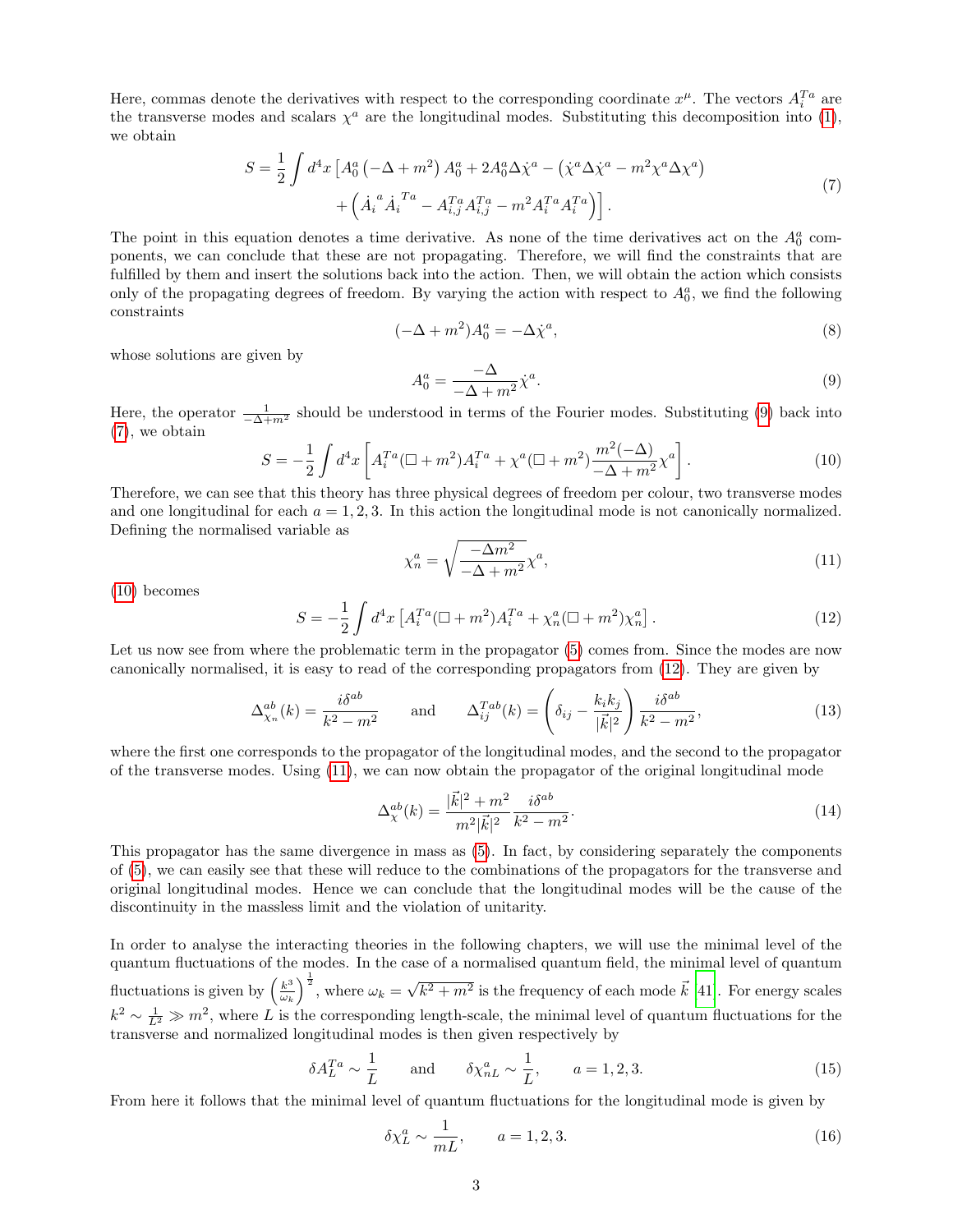## 3 From linear to nonlinear decomposition

We will now consider the interacting theory. We begin our analysis with the linear decomposition of the vector field [\(6\)](#page-2-3). As a first step, we will express the action [\(1\)](#page-2-2) in terms of these modes. For this purpose, we will first resolve the constraints satisfied by the  $A_0$  components and substitute them into the action. Varying the action [\(1\)](#page-2-2) with respect to  $A_0$ , we obtain the following constraints:

$$
(-\Delta + m^2)A_0^a = -\dot{A}_{i,i}^a - g\epsilon^{abc}\dot{A}_i^b A_i^c - g\epsilon^{abc}A_i^b A_{0,i}^c - g\epsilon^{abc}\partial_i(A_i^b A_0^c) - g^2\epsilon^{fbc}\epsilon^{fad}A_0^b A_i^c A_i^d,\tag{17}
$$

whose solution can be evaluated up to  $\mathcal{O}(g^2)$  as

$$
A_0^a = D[\dot{\chi}^a] - \frac{g\varepsilon^{abc}}{-\Delta + m^2} \left[ \dot{A}_i^b A_i^c + (\Delta \chi^b + 2A_i^b \partial_i) D[\dot{\chi}^c] \right]
$$
  
+ 
$$
\frac{g^2 \varepsilon^{fab} \varepsilon^{fcd}}{-\Delta + m^2} \left\{ (\Delta \chi^b + 2A_i^b \partial_i) \frac{1}{-\Delta + m^2} \left[ \dot{A}_j^c A_j^d + (\Delta \chi^c + 2A_j^c \partial_j) D[\dot{\chi}^d] \right] + A_i^b A_i^c D[\dot{\chi}^d] \right\}.
$$
 (18)

Here,  $\chi^a$  is the longitudinal component of  $A_i^a$ , that we decompose according to [\(6\)](#page-2-3), while the operator D is given by

<span id="page-4-2"></span><span id="page-4-1"></span><span id="page-4-0"></span>
$$
D[\chi] = \frac{-\Delta}{-\Delta + m^2} \chi.
$$
\n(19)

Substituting  $(18)$  into the action  $(1)$ , we obtain the Lagrangian density

$$
\mathcal{L} = \mathcal{L}_0 + \mathcal{L}_{int}, \qquad \text{where} \tag{20}
$$

$$
\mathcal{L}_0 = -\frac{1}{2}\chi^a(\Box + m^2)\frac{m^2(-\Delta)}{-\Delta + m^2}\chi^a - \frac{1}{2}A_i^{Ta}(\Box + m^2)A_i^{Ta} \quad \text{and}
$$
\n
$$
\mathcal{L}_{int} = g\varepsilon^{abc} \left[ \frac{1}{2}\chi^b \chi^c_{,i} \Box A_i^{Ta} - \dot{\chi}^a \chi^c_{,i} \frac{m^2}{\Delta} \left( \dot{\chi}^b_{,i} \right) + \chi^b A_i^{Tc} \Box A_i^{Ta} \right]
$$
\n
$$
+ \frac{g^2}{2} \varepsilon^{fab} \varepsilon^{fcd} \left[ \dot{\chi}^a \dot{\chi}^c \chi^b_{,i} \chi^d_{,i} + \left( \dot{\chi}^a_{,i} \chi^b_{,i} + \dot{\chi}^a \Delta \chi^b \right) \frac{1}{\Delta} \left( \dot{\chi}^c_{,j} \chi^d_{,j} + \dot{\chi}^c \Delta \chi^d \right) - \frac{1}{2} \chi^a_{,i} \chi^c_{,i} \chi^b_{,j} \chi^d_{,j} \right]
$$
\n
$$
+ \mathcal{O}\left(\frac{gA^{T3}}{L}, \frac{gm^2 A^T \chi^2}{L^3}, \frac{g^2 A^T \chi^3}{L^3} \right),
$$

evaluated on scales  $\frac{1}{L_1^2} \sim k^2 \gg m^2$ . We have retained only the most significant terms and denoted derivatives in the last line with  $\frac{1}{L}$ . The complete expression up to and including  $\mathcal{O}(g^2)$  can be found in the Appendix. As in the free theory, the kinetic term for the longitudinal modes is not canonically normalised. With respect to the normalised variable defined in [\(11\)](#page-3-4), the Lagrangian density is given by

$$
\mathcal{L} = \mathcal{L}_0 + \mathcal{L}_{int}, \qquad \text{where} \tag{21}
$$

$$
\mathcal{L}_0 = -\frac{1}{2}\chi_n^a (\Box + m^2) \chi_n^a - \frac{1}{2} A_i^{Ta} (\Box + m^2) A_i^{Ta} \quad \text{and}
$$
\n
$$
\mathcal{L}_{int} \sim g \varepsilon^{abc} \left[ \frac{1}{2m^2} \chi_n^b \chi_{n,i}^c \Box A_i^{Ta} - \frac{1}{m} \dot{\chi}_n^a \chi_{n,i}^c \frac{1}{\Delta} (\dot{\chi}_{n,i}^b) + \frac{1}{m} \chi_n^b A_i^{Tc} \Box A_i^{Ta} \right]
$$
\n
$$
+ \frac{g^2}{2m^4} \varepsilon^{fab} \varepsilon^{fcd} \left[ \dot{\chi}_n^a \dot{\chi}_n^c \chi_{n,i}^b \chi_{n,i}^d + (\dot{\chi}_{n,i}^a \chi_{n,i}^b + \dot{\chi}_n^a \Delta \chi_n^b) \frac{1}{\Delta} (\dot{\chi}_{n,j}^c \chi_{n,j}^d + \dot{\chi}_n^c \Delta \chi_n^d) - \frac{1}{2} \chi_{n,i}^a \chi_{n,i}^c \chi_{n,j}^b \chi_{n,j}^d \right].
$$

Inverse powers of mass indicate that at high energies unitarity will be violated. According to [\[21\]](#page-22-0), this corresponds to length scales  $L_u \sim \frac{g}{m}$ . Let us now determine the strong coupling scale of the theory. It is the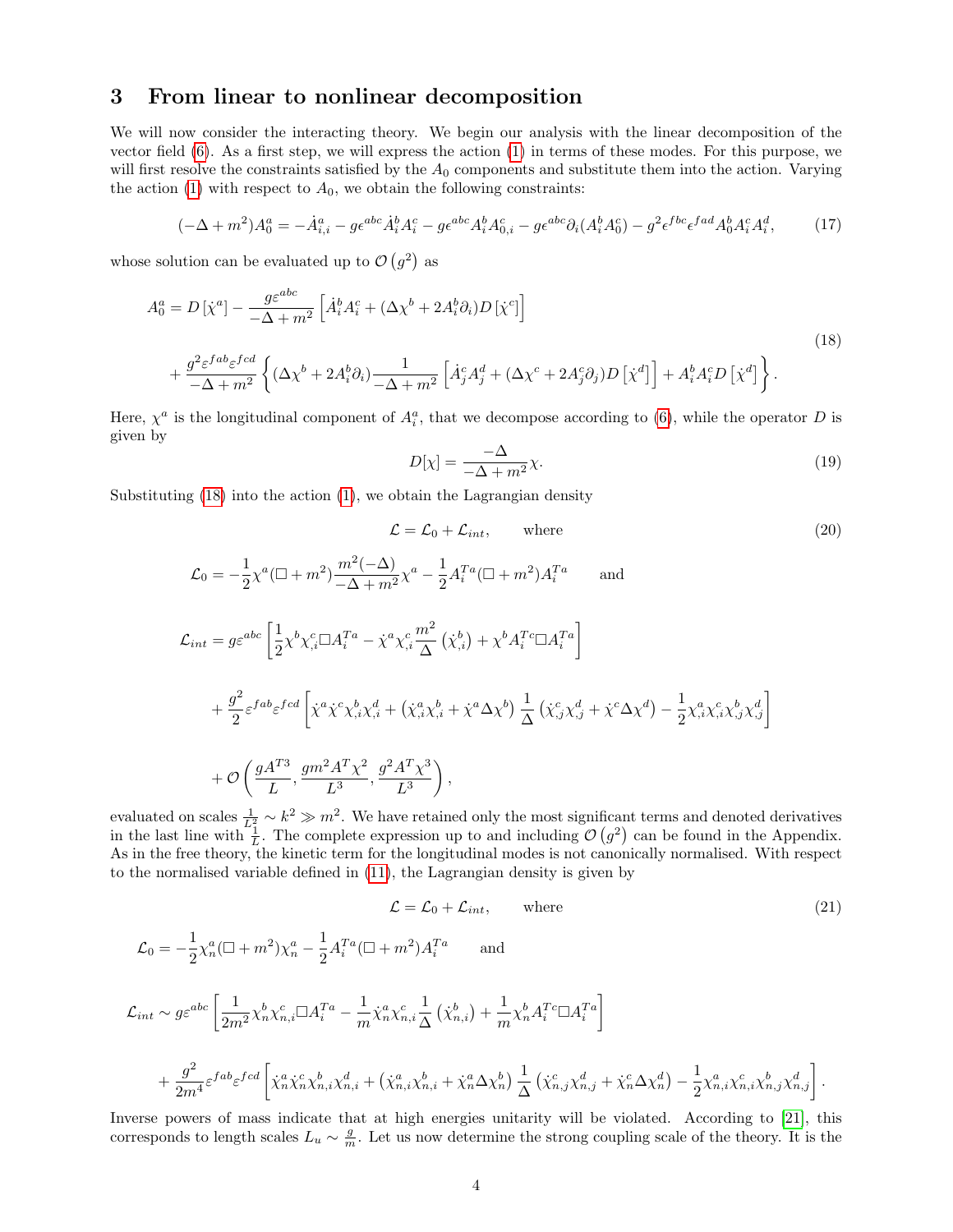scale for which the non-linear terms are of the same order as the linear terms with respect to the equation of motion. Varying [\(20\)](#page-4-1) with respect to  $\chi$ , we find the equation of motion satisfied by the longitudinal modes to be[2](#page-5-0)

<span id="page-5-1"></span>
$$
(\Box + m^2)\chi^a \sim \frac{g}{m^2} \varepsilon^{abc} \left[ \chi^b_{,i} \Box A_i^{Tc} + A_i^{Tb} \Box A_i^{Tc} + m^2 \left( \chi^c_{,i} \frac{1}{\Delta} \ddot{\chi}^b_{,i} + \ddot{\chi}^b \chi^c_{,i} + \ddot{\chi}^b \Delta \chi^c + \dot{\chi}^b \Delta \dot{\chi}^c \right) \right]
$$
  
+ 
$$
\frac{g^2}{m^2} \varepsilon^{fab} \varepsilon^{fcd} \chi^b_{,i} \left[ \frac{\partial_i \partial_0}{\Delta} \left( \dot{\chi}^c_{,j} \chi^d_{,j} + \dot{\chi}^c \Delta \chi^d \right) - \dot{\chi}^c \dot{\chi}^d_{,i} - \ddot{\chi}^c \chi^d_{,i} + \chi^d_{,i} \Delta \chi^c + \chi^c_{,j} \chi^d_{,ij} \right].
$$
 (22)

Varying [\(20\)](#page-4-1) with respect to the transverse modes, we obtain

$$
(\Box + m^2)A_i^{Ta} \sim g\varepsilon^{abc} P_{ij}^T \left[ \frac{1}{2} \Box \left( \chi^b \chi_{,j}^c \right) + A_j^{Tc} \Box \chi^b + 2\chi_{,\mu}^b A_j^{Tc,\mu} \right],\tag{23}
$$

where

<span id="page-5-2"></span>
$$
P_{ij}^T = \delta_{ij} - \frac{\partial_i \partial_j}{\Delta} \tag{24}
$$

is the transverse projector. In both [\(22\)](#page-5-1) and [\(23\)](#page-5-2) we have retained only the relevant terms. We will now develop the perturbation theory by first expanding the fields into powers of the coupling constant:

$$
A_i^T = A_i^{T(0)} + A_i^{T(1)} + \dots \quad \text{and} \quad \chi = \chi^{(0)} + \chi^{(1)} + \dots \tag{25}
$$

The modes  $A_i^{T(0)}$  and  $\chi^{(0)}$  satisfy free equations of motion

$$
(\Box + m^2)A_i^{Ta(0)} = 0 \quad \text{and} \quad (\Box + m^2)\chi^{a(0)} = 0,
$$
\n(26)

<span id="page-5-3"></span>whose solutions are plane waves. We will first analyse the transverse modes. The first-order corrections are given by

$$
(\Box + m^2) A_i^{T_a(1)} \sim g \varepsilon^{abc} P_{ij}^T \left( \chi_{,\mu}^{b(0)} \chi_{,j}^{c(0),\mu} + 2 \chi^{b(0),\mu} A_{i,\mu}^{Tc(0)} \right). \tag{27}
$$

Estimating  $\partial_{\mu} \sim \frac{1}{L}$ , we can evaluate these terms as

$$
g\varepsilon^{abc}P_{ij}^T\left(\chi_{,\mu}^{b(0)}\chi_{,j}^{c(0),\mu}\right) \sim \frac{g\chi^2}{L^3} \quad \text{and} \quad g\varepsilon^{abc}P_{ij}^T\left(\chi^{b(0),\mu}A_{i,\mu}^{Tc(0)}\right) \sim \frac{g\chi A^T}{L^2}.\tag{28}
$$

Taking into account the minimal level of quantum fluctuations for the modes [\(15\)](#page-3-5), we can estimate these terms further as

$$
\frac{g\chi^2}{L^3} \sim \frac{g}{\left(mL\right)^2 L^3} \quad \text{and} \quad \frac{g\chi A^T}{L^2} \sim \frac{g}{\left(mL\right)L^3}.\tag{29}
$$

Since we consider scales  $\frac{1}{L^2} \gg m^2$ , the first term among these is most dominant. Therefore, we can evaluate the first-order corrections for the transverse modes as

$$
A_i^{Ta(1)} \sim \frac{g}{\left(mL\right)^2 L}.\tag{30}
$$

The scale of the strong coupling is the scale at which these corrections become of the same order as the linear term  $A^{T(0)} \sim \frac{1}{L}$ . Comparing the two terms, we find that the transverse modes enter the strong coupling regime at scales

$$
L_{str}^T \sim \frac{\sqrt{g}}{m}.\tag{31}
$$

This scale is larger than the scale characterising the breakdown of unitarity,  $L_u \sim \frac{g}{m}$ , which indicates that the transverse modes enter the strong coupling regime before the unitarity is violated. Even though these scales usually coincide, their mismatch should not be surprising given that they are physically distinct. While the scale of strong coupling arises at the level of the equations of motion, the scale of unitarity violation is defined by the scattering amplitudes. Still, one might suspect that the results in terms of transverse and longitudinal modes are not necessarily in agreement with the earlier work of [\[12,](#page-22-8) [16,](#page-22-12) [22\]](#page-22-15). Nonetheless, in the

<span id="page-5-0"></span><sup>2</sup>The results are independent of whether the original or the normalised longitudinal modes are used.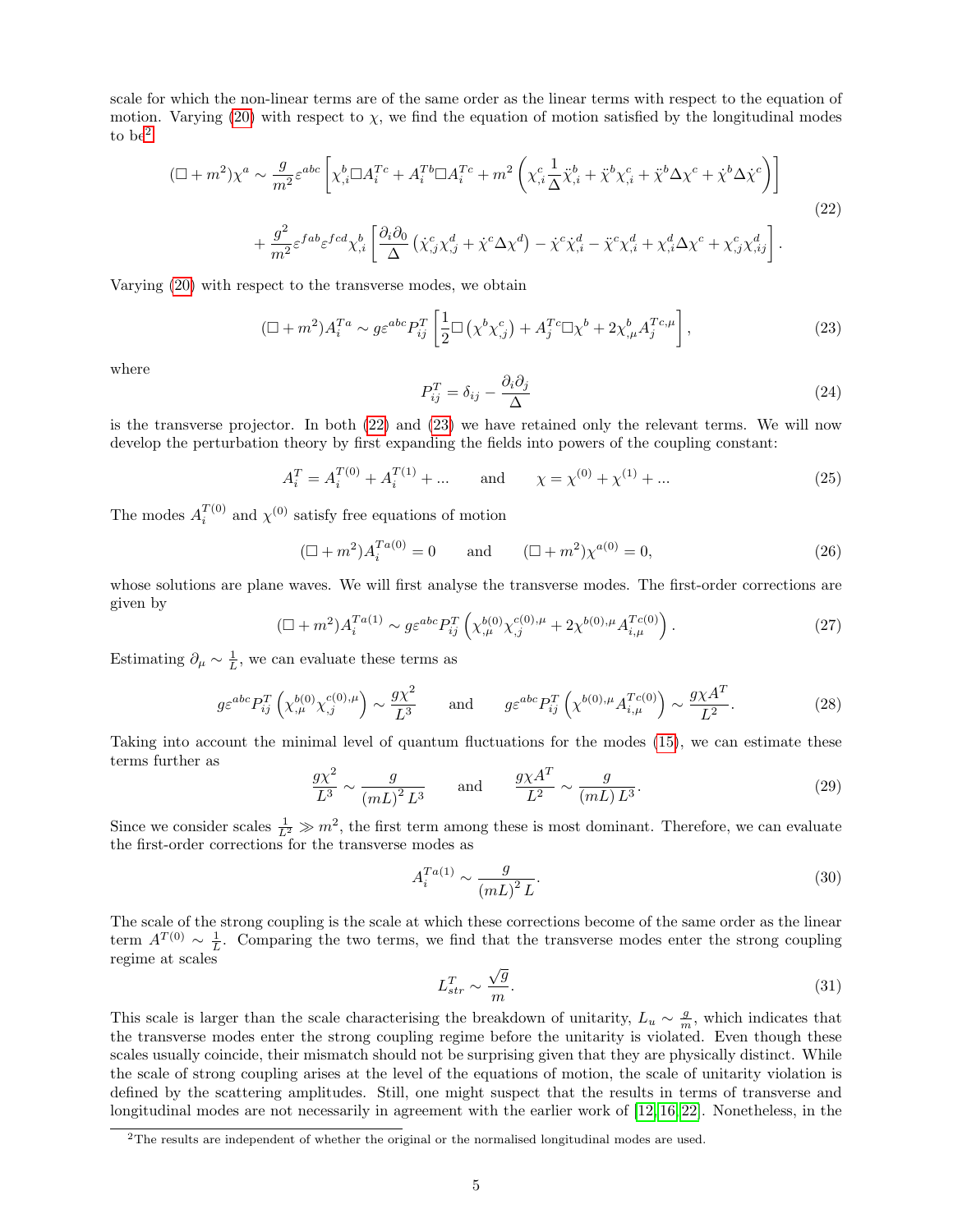Appendix, we will reproduce the discontinuity at one loop for the transverse modes and show that the scale  $L_{str}^T$  does not appear for either one-loop or two-loop corrections to the propagator of the transverse modes. The most dominant contribution to the first-order corrections for the longitudinal modes is given by

<span id="page-6-0"></span>
$$
(\Box + m^2) \chi^{a(1)} \sim g \varepsilon^{abc} \chi^{b(0)}_{,\mu} \Delta \chi^{c(0),\mu}, \tag{32}
$$

and can be estimated as

$$
\chi^{a(1)} \sim \frac{g}{(mL)^2}.\tag{33}
$$

When these corrections become of the same order as  $\chi^{(0)} \sim \frac{1}{mL}$ , the longitudinal mode enters the strong coupling regime. This corresponds to the scale

$$
L_{str} \sim \frac{g}{m},\tag{34}
$$

which is smaller than  $L_{str}^T$ . Since the transverse modes enter the strong coupling regime ahead of the longitudinal modes, the corrections [\(33\)](#page-6-0) are no longer trustworthy. Nevertheless, this should be taken with more caution, since there could be terms from higher order corrections that might cause the strong coupling of longitudinal modes on the same scale  $L_{str}^T$ . For second-order corrections, this possibility arises from the following terms:

<span id="page-6-1"></span>
$$
(\Box + m^2) \chi^{a(2)} \sim \frac{g}{m^2} \varepsilon^{abc} \chi_{,i}^{b(0)} \Box A_i^{Tc(1)} - \frac{g^2}{m^2} \varepsilon^{fab} \varepsilon^{fcd} P_{ij}^T \left( \chi_{,j}^{d(0),\mu} \chi_{,\mu}^{c(0)} \right)
$$
(35)

First, we will set the transverse modes to zero. In this case, only the second term remains and we can estimate these corrections as follows:

$$
\chi^{(2)} \sim \frac{g^2}{\left(mL\right)^5} \tag{36}
$$

On the scale  $L_{str}^T$ , they are of the same order as the linear term, and as a result, the longitudinal mode enters the strong coupling regime. Below this scale, the minimal level of quantum fluctuations of the longitudinal mode is determined by the  $\mathcal{O}(g^2)$  terms in the Lagrangian. We can estimate these terms as

$$
\mathcal{L}_{int} \supset \frac{g^2 \chi^4}{L^4}.\tag{37}
$$

If we define the new canonically normalised variable  $\chi_n \sim \frac{g}{L}\chi^2$ , we find that the minimal level of quantum fluctuations for the longitudinal mode in the strong coupling regime is given by

<span id="page-6-2"></span>
$$
\delta \chi_L^a \sim \frac{1}{\sqrt{g}}.\tag{38}
$$

Let us now consider the case with transverse modes. Substituting [\(27\)](#page-5-3) into [\(35\)](#page-6-1) cancels the term which caused the strong coupling of the longitudinal modes at scales  $L_{str}^T$ . This implies that the longitudinal modes enter the strong coupling regime at scales lower than  $L_{str}^T$ . However, as soon as the transverse modes enter the strong coupling regime, the relation [\(27\)](#page-5-3) is no longer valid. Thus, the previous cancellation does not take place and the second-order contributions to the longitudinal modes at the strong coupling scale  $L_{str}^T$  are given by

$$
\chi^{(2)} \sim \frac{g^2}{\left(m L_{str}^T\right)^5}.\tag{39}
$$

This is of the same order of magnitude as the linear term for the longitudinal modes. Therefore, the longitudinal modes also enter the strong coupling regime at the same scale as the transverse modes. Below it, the most dominant terms in the interacting part of the Lagrangian density are given by

$$
\mathcal{L}_{int} \sim \frac{g}{2} \varepsilon^{abc} \chi^b \chi^c_{,i} \Box A_i^{Ta} + \frac{g^2}{2} \frac{\chi^4}{L^4}.
$$
\n(40)

From the last term, it follows that the minimum level of quantum fluctuations for scales  $L \leq L_{str}^T$  is given by [\(38\)](#page-6-2). The quantum fluctuations for the transverse modes are then determined by the first term. Since we can now evaluate it as

$$
\frac{g}{2}\varepsilon^{abc}\chi^b\chi^c_{,i}\Box A_i^{Ta} \sim \frac{1}{L^3}A^T,\tag{41}
$$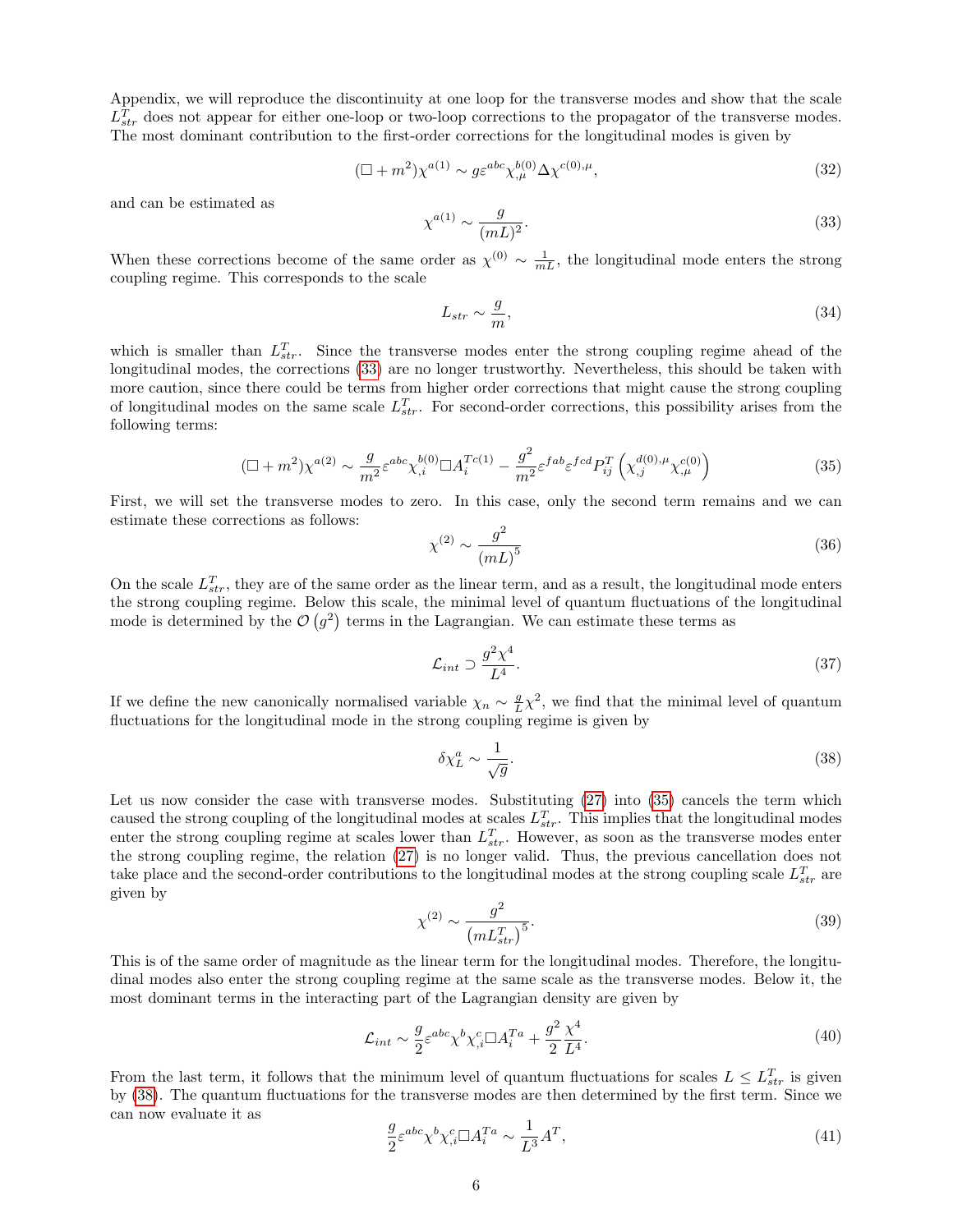we see that the minimum level of quantum fluctuations remains the same as before. However, it can be seen that this term has the same order of magnitude as the kinetic term for the transverse modes, whereas in the case of the longitudinal modes, the latter term is more dominant than the kinetic term. As a consequence, the transverse modes for scales  $L \leq L_{str}^T$  are no longer properly defined. We can also see this from the equation of motion [\(23\)](#page-5-2). The first term on the left-hand side is the most dominant, and beyond the strong coupling scale it can be evaluated as follows

$$
\frac{g}{2}\varepsilon^{abc}P_{ij}^T\square\left(\chi^b\chi^c_{,j}\right)\sim\frac{1}{L^3}.\tag{42}
$$

As this term has the same order as the linear one for the transverse modes at scales below  $L_{str}^T$ , we should include it in the kinetic term. In other words, we should redefine the transverse modes as

$$
A_i^{Ta} = B_i^{Ta} + \frac{g}{2} \varepsilon^{abc} P_{ij}^T \left( \chi^b \chi^c_{,j} \right), \qquad B_{i,i}^{Ta} = 0,
$$
\n(43)

and repeat the whole procedure for the new transverse modes  $B_i^{Ta}$ . As soon as we replace the old transverse modes by the new ones, the terms that induced a strong coupling scale  $L_{str}^T$  will drop out of the Lagrangian. However, a new strong coupling scale will then appear,

<span id="page-7-0"></span>
$$
\tilde{L}_{str}^T \sim \frac{g^{2/3}}{m},\tag{44}
$$

which will require another redefinition. This shows us that even if we start with a linear decomposition of the vector field in transverse and longitudinal modes, the theory leads to a non-linear decomposition.

The analysis so far has shown us that the fields are not correctly defined if the decomposition of the vector field is linear in fields. This is due to the fact that both transverse and longitudinal modes enter the strong coupling regime at a scale which does not match with that of the unitarity violation, as shown in the Appendix. Although it is unphysical for the transverse modes to become strongly coupled, this is resolved for scales  $L < L_{str}^T$ , since the nonlinear term causing the strong coupling remains of the same order as the linear term. In other words, this means that the transverse modes have to be redefined. In fact, the redefinition will be required until the strong coupling scale coincides with the scale of unitarity violation. Thus, even if we start with a linear decomposition, we will end up with a non-linear one. In the next chapter, we will see that the final decomposition introduces non-polynomial terms into the Lagrangian. This clarifies the conclusions that have emerged from the analysis of [\[38\]](#page-23-12). The fact that the Lagrangian resulting from a nonlinear decomposition can be algebraically transformed into polynomial form is not sufficient to conclude that the theory violates unitarity. The polynomial form corresponds to fields which are not correctly defined.

#### 4 The final strong coupling scale and beyond

Now we will consider the full non-linear decomposition of the vector field into transverse and longitudinal modes. We will decompose the spatial part of the vector field as

$$
A_i = \zeta A_i^T \zeta^\dagger + \frac{i}{g} \zeta_{,i} \zeta^\dagger. \tag{45}
$$

Here,  $\zeta$  is the unitary matrix given by

$$
\zeta = e^{-ig\chi},\tag{46}
$$

and the transverse modes satisfy

$$
A_{i,i}^T = 0.\t\t(47)
$$

Expanding  $\zeta$ , the spatial component of the vector field becomes

$$
A_i^a = A_i^{Ta} + \chi^a_{,i} - g\varepsilon^{abc}(A_i^{Tb}\chi^c + \frac{1}{2}\chi^b_{,i}\chi^c) - \frac{g^2}{2}\varepsilon^{fab}\varepsilon^{fed}(\chi^b A_i^{Tc}\chi^d + \frac{1}{3}\chi^b \chi^c_{,i}\chi^d).
$$
 (48)

We can see that the first redefinition of the transverse modes [\(43\)](#page-7-0) coincides with the transverse part of the second term at  $\mathcal{O}(q)$ . In contrast, both the longitudinal and transverse modes are now properly defined. If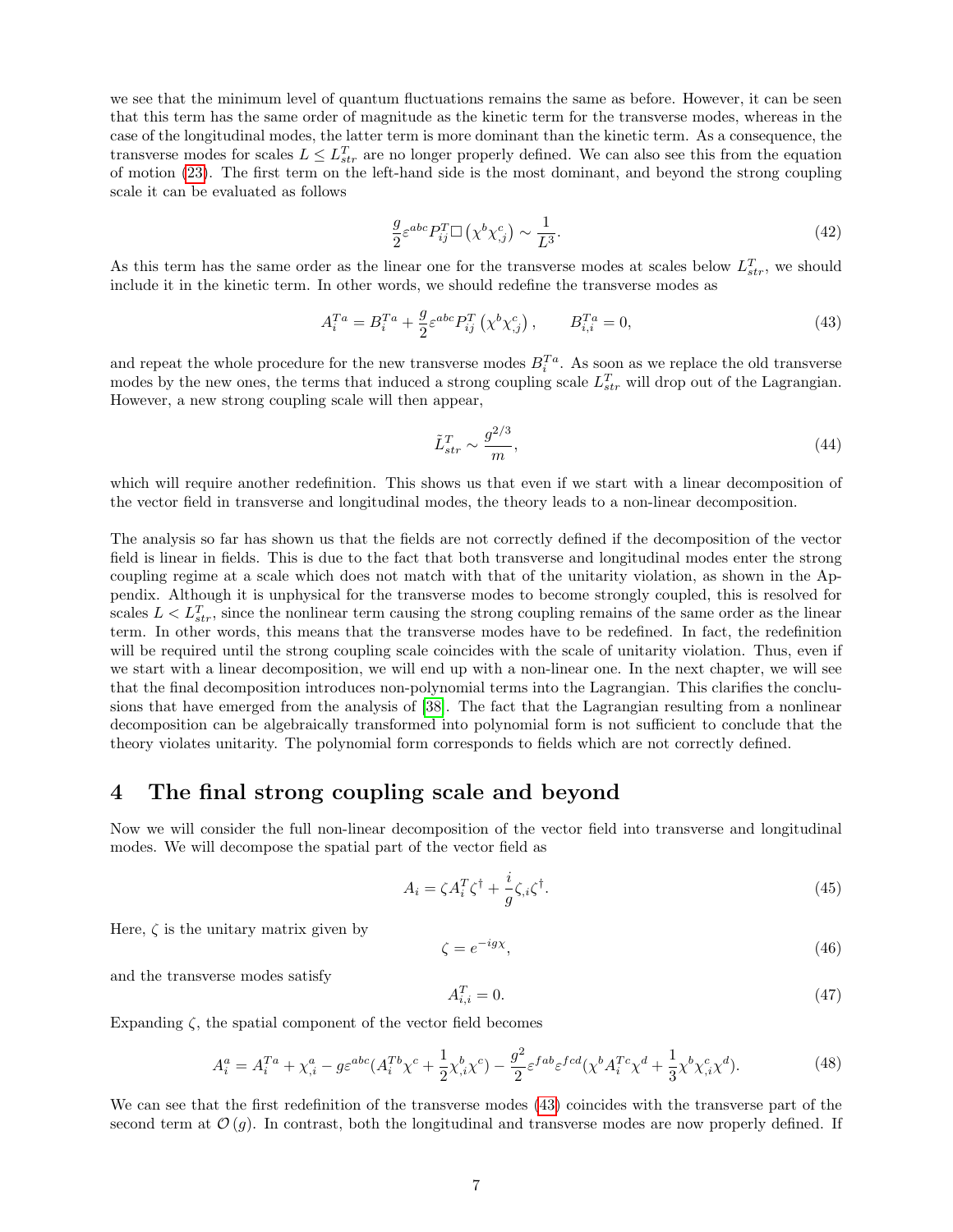we denote the fields of the linear decomposition from the previous section as  $\tilde{\chi}$  and  $\tilde{A}_i^T$ , the relation between the two pairs of fields is as follows:

$$
\tilde{\chi} = \frac{\partial_i}{\Delta} \left[ \zeta A_i^T \zeta^\dagger + \frac{i}{g} \zeta_{,i} \zeta^\dagger \right] \quad \text{and} \quad \tilde{A}_i^T = P_{ij}^T \left[ \zeta A_j^T \zeta^\dagger + \frac{i}{g} \zeta_{,j} \zeta^\dagger \right]. \tag{49}
$$

<span id="page-8-0"></span>Following the same procedure as before, we will now express the action [\(1\)](#page-2-2) only in terms of the physical degrees of freedom. In matrix notation, the constraint  $(17)$  satisfied by the  $A_0$  component has the following form:

$$
\left(-\Delta + m^2\right) A_0 = -\dot{A}_{i,i} + ig[\dot{A}_i, A_i] + ig\left(2\left[A_i, A_{0,i}\right] + \left[A_{i,i}, A_0\right]\right) + g^2\left[A_i, \left[A_0, A_i\right]\right],\tag{50}
$$

where  $[ , ]$  is the commutator. The solution of  $(50)$  is given by

<span id="page-8-1"></span>
$$
A_0 = \zeta \frac{1}{D} \left( -\frac{i}{g} m^2 \zeta^\dagger \dot{\zeta} + ig \left[ \dot{A}_i^T, A_i^T \right] \right) \zeta^\dagger + \frac{i}{g} \dot{\zeta} \zeta^\dagger. \tag{51}
$$

with

$$
\frac{1}{D} = \frac{1}{-\Delta + m^2 - 2ig[A_i^T, \partial_i \bullet] + g^2[A_i^T, [A_i^T, \bullet]]}.
$$
\n(52)

Here, • denotes the place where the expression acted upon by  $\frac{1}{D}$  is to be inserted, once  $\frac{1}{D}$  is perturbatively evaluated. Substituting [\(51\)](#page-8-1) into the action [\(1\)](#page-2-2), we obtain the Lagrangian density

<span id="page-8-3"></span>
$$
\mathcal{L} = \mathcal{L}_0^T + \mathcal{L}_0^\chi + \mathcal{L}_{int}^T + \mathcal{L}_{int}^{T\chi} \tag{53}
$$

$$
\mathcal{L}_0^T = \text{tr}\left(\dot{A}_i^T \dot{A}_i^T - A_{i,j}^T A_{i,j}^T - m^2 A_i^T A_i^T\right)
$$
\n
$$
\mathcal{L}_0^{\chi} = -\frac{m^2}{g^2} \text{tr}\left[\zeta^{\dagger} \dot{\zeta} \frac{-\Delta}{-\Delta + m^2} \left(\zeta^{\dagger} \dot{\zeta}\right) - \zeta^{\dagger} \zeta_i \zeta^{\dagger} \zeta_i\right]
$$
\n
$$
\mathcal{L}_{int}^T = \frac{2im^2}{g} \text{tr}\left\{-A_i^T \zeta^{\dagger} \zeta_i + m^2 \zeta^{\dagger} \dot{\zeta} \frac{1}{D} \left[A_i^T, \frac{1}{-\Delta + m^2} \partial_i(\zeta^{\dagger} \dot{\zeta})\right]\right\}
$$
\n
$$
-m^2 \text{tr}\left\{\zeta^{\dagger} \dot{\zeta} \frac{1}{D} [\dot{A}_i^T, A_i^T] + [\dot{A}_i^T, A_i^T] \frac{1}{D} (\zeta^{\dagger} \dot{\zeta}) + m^2 \zeta^{\dagger} \dot{\zeta} \frac{1}{D} \left[A_i^T, \left[A_i^T, \frac{1}{-\Delta + m^2} (\zeta^{\dagger} \dot{\zeta})\right]\right]\right\}
$$
\n
$$
\mathcal{L}_{int}^T = \text{tr}\left\{-2ig A_i^T A_j^T (A_{j,i}^T - A_{i,j}^T) + g^2 \left[\dot{A}_i^T, A_i^T\right] \frac{1}{D} \left[\dot{A}_j^T, A_j^T\right] + g^2 (A_i^T A_j^T A_i^T A_j^T - A_i^T A_i^T A_j^T A_j^T)\right\}.
$$

We can see that now all terms containing the longitudinal modes appear multiplied by a mass term. If we set  $m = 0$ , we obtain the massless theory, which agrees with [\[21\]](#page-22-0).

#### 4.1 The strong coupling scale

In order to verify the Vainshtein scale within the perturbative regime we will first expand  $\frac{1}{D}$  and  $\zeta$ . From the kinetic term of transverse modes, we can easily see that the expansion in  $\frac{1}{D}$  is possible at high energies as long as  $g \ll 1$ . On the other hand, the expansion in  $\zeta$  stops being valid for  $\chi \sim \frac{1}{g}$ . Assuming that  $\chi < \frac{1}{g}$ , and expanding both  $\frac{1}{D}$  and  $\zeta$ , we obtain the Lagrangian density at energies  $k^2 \gg m^2$ 

<span id="page-8-2"></span>
$$
\mathcal{L} = \mathcal{L}_0 + \mathcal{L}_{int}, \qquad \text{where} \tag{54}
$$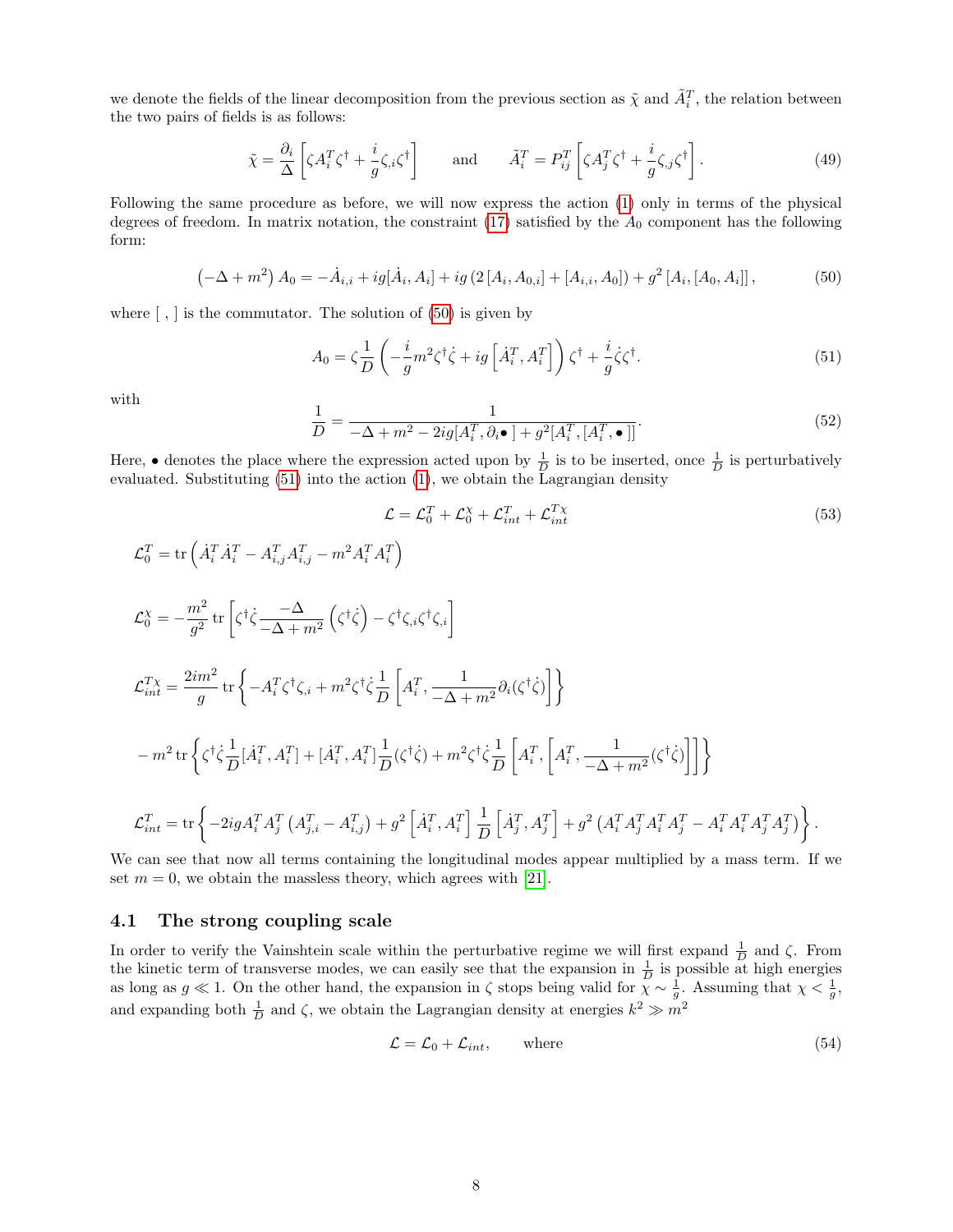$$
\mathcal{L}_0 = \text{tr}\left[ -\chi \left( \Box + m^2 \right) \frac{-\Delta m^2}{-\Delta + m^2} \chi - A_i^T \left( \Box + m^2 \right) A_i^T \right]
$$
  

$$
\mathcal{L}_{int} \sim \text{tr}\left\{ igm^4[\chi, \dot{\chi}] \frac{1}{\Delta}(\dot{\chi}) - 2igm^2 A_i^T \chi \chi_{,i} - 2ig \left[ \dot{A}_i^T, A_i^T \right] \frac{m^2}{\Delta}(\dot{\chi}) - 2igA_i^T A_j^T (A_{j,i}^T - A_{i,j}^T) \right.
$$
  

$$
+ \frac{m^2 g^2}{6} \left( \chi_{,\mu} \chi \chi^{,\mu} \chi - \chi_{,\mu} \chi^{,\mu} \chi^2 \right) - \frac{g^2 m^2}{3} A_i^T [\chi, [\chi_{,i}, \chi]] \right\}.
$$

Here, we have kept only the most relevant terms. For simplicity, we will analyse the terms of the Lagrangian with the original longitudinal modes, which are connected with the canonically normalised ones via  $(11)$ . Estimating the derivatives as  $\partial_{\mu} \sim \frac{1}{L}$ , we can evaluate the interacting terms as

$$
igm^{4}[\chi, \dot{\chi}] \frac{1}{\Delta}(\dot{\chi}) \sim gm^{4} \chi^{3}, \qquad 2igm^{2} A_{i}^{T} \chi \chi, i \sim \frac{gm^{2} A^{T} \chi^{2}}{L}, \qquad 2ig \left[ \dot{A}_{i}^{T}, A_{i}^{T} \right] \frac{m^{2}}{\Delta}(\dot{\chi}) \sim gm^{2} A^{T2} \chi
$$
  

$$
2ig A_{i}^{T} A_{j}^{T} A_{j,i}^{T} \sim \frac{g A^{T3}}{L}, \qquad \frac{m^{2} g^{2}}{6} \chi, \mu \chi \chi^{\mu} \chi \sim \frac{g^{2} m^{2} \chi^{4}}{L^{2}} \quad \text{and} \quad \frac{g^{2} m^{2}}{3} A_{i}^{T} [\chi, [\chi, i, \chi]] \sim \frac{g^{2} m^{2} A^{T} \chi^{3}}{L}.
$$
  
(55)

Taking into account the minimal level of quantum fluctuations for the fields [\(15\)](#page-3-5), these terms become

$$
gm^{4} \chi^{3} \sim \frac{gm}{L^{3}}, \qquad \frac{gm^{2} A^{T} \chi^{2}}{L} \sim \frac{g}{L^{4}}, \qquad gm^{2} A^{T2} \chi \sim \frac{gm}{L^{3}}
$$
\n
$$
\frac{g A^{T3}}{L} \sim \frac{g}{L^{4}}, \qquad \frac{g^{2} m^{2} \chi^{4}}{L^{2}} \sim \frac{g^{2}}{(mL)^{2} L^{4}} \quad \text{and} \quad \frac{g^{2} m^{2} A^{T} \chi^{3}}{L} \sim \frac{g^{2}}{(mL) L^{4}}.
$$
\n(56)

The terms at  $\mathcal{O}(g)$  will always be smaller than the kinetic terms for the longitudinal and transverse modes due to the assumption for the coupling constant  $g \ll 1$ , and since we are considering scales  $\frac{1}{L^2} \sim m^2$ . However, this does not hold for the terms at  $\mathcal{O}(g^2)$ . Among these, the most dominant term contains the quartic power of the longitudinal mode. If one compares it with the kinetic term, one then finds that the longitudinal modes enter the strong coupling regime at scales

$$
L_{str} \sim \frac{g}{m}.\tag{57}
$$

For the transverse modes, the last term is most dominant. This term becomes of the same order as the kinetic term at scale

$$
L \sim \frac{g^2}{m},\tag{58}
$$

which is smaller than  $L_{str}$ , and is therefore not trustworthy. Given that the most dominant nonlinear terms correspond to  $\mathcal{O}(g^2)$ , we will confirm the strong coupling scale also on the level of the equations of motion. Varying the action corresponding to the Lagrangian density [\(54\)](#page-8-2) with respect to the longitudinal modes, we obtain

$$
\left(\Box + m^2\right) \chi \sim 2ig \left[A_i^T, \chi_{,i}\right] - ig \frac{m^2}{\Delta} \left( [\chi, \ddot{\chi}) \right) + igm^2 \left\{ 2\left[\dot{\chi}, \frac{1}{\Delta} \left( \dot{\chi} \right) \right] + \left[\chi, \frac{1}{\Delta} \left( \ddot{\chi} \right) \right] \right\} + 2ig \frac{1}{\Delta} \left( \left[ \ddot{A}_i^T, A_i^T \right] \right) + \frac{g^2}{6} \left( 2\left[ \chi_{,\mu}, [\chi, \chi^{\mu}] \right] + [\chi, [\chi, \Box \chi]] \right),
$$
\n
$$
(59)
$$

while by variation with respect to the transverse modes we obtain

$$
\left(\Box + m^2\right) A_k^T = P_{ki}^T \left\{ 2ig \left( -m^2 \chi \chi_{,i} + m^2 \left[ A_i^T, \frac{1}{\Delta} \left( \ddot{\chi} \right) \right] + 2m^2 \left[ \dot{A}_i^T, \frac{1}{\Delta} \left( \dot{\chi} \right) \right] \right.\right.\left. + 2 \left[ A_j^T, A_{i,j}^T \right] + \left[ A_{j,i}^T, A_j^T \right] \right) - \frac{g^2 m^2}{3} \left[ \chi, [\chi_{,i}, \chi] \right] \right\}.
$$
\n
$$
(60)
$$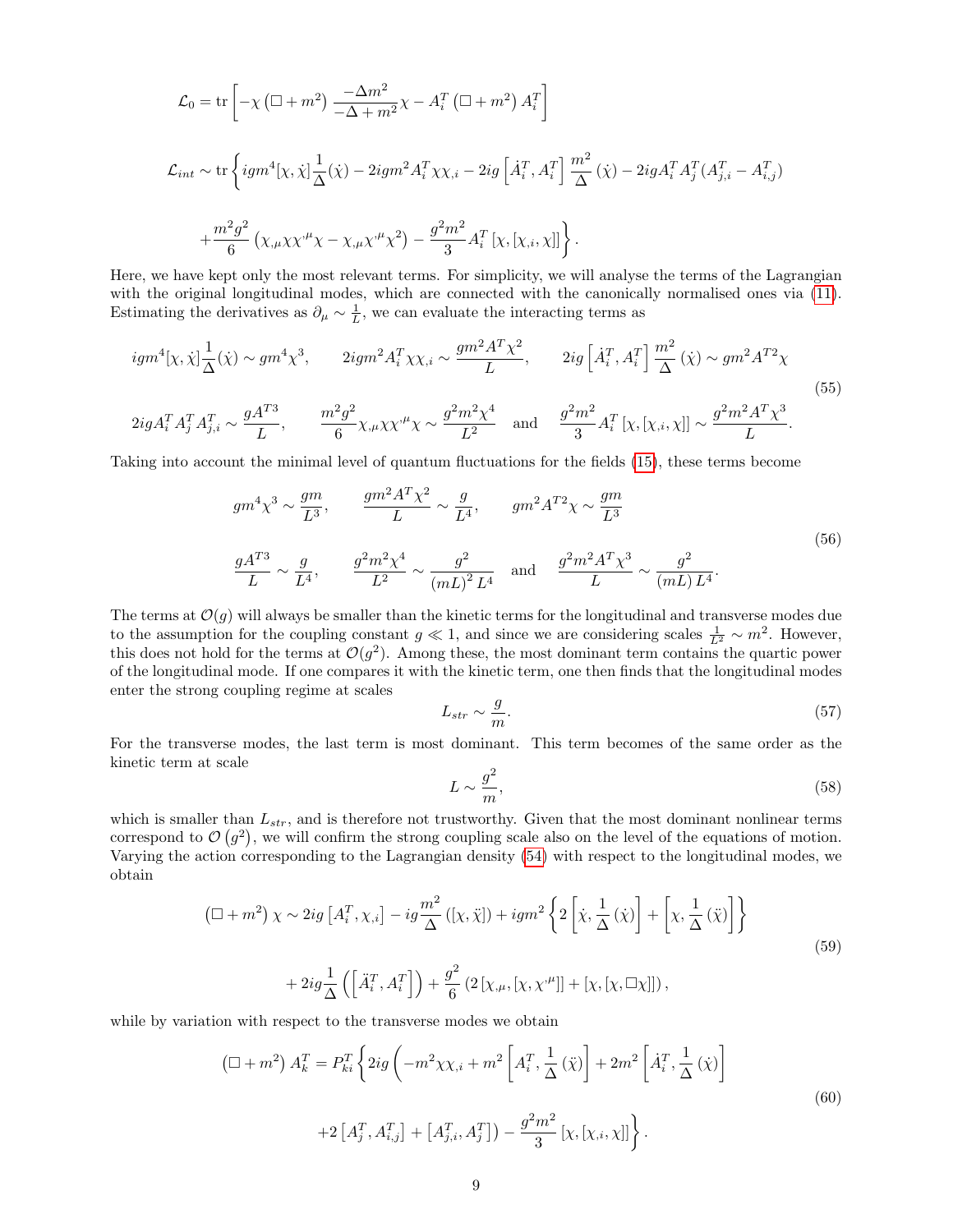In order to develop the perturbation theory, we will expand the longitudinal and transverse modes in powers of the coupling constant:

$$
\chi = \chi^{(0)} + \chi^{(1)} + \dots
$$
 and  $A_i^T = A_i^{T(0)} + A_i^{T(1)} + \dots$  (61)

where  $\chi^{(0)}$  and  $A_i^{T(0)}$  satisfy

$$
(\Box + m^2) \chi^{(0)} = 0 \quad \text{and} \quad (\Box + m^2) A_i^{T(0)} = 0. \tag{62}
$$

The most dominant contributions to the first-order corrections are given by

$$
\left(\Box + m^2\right) \chi^{(1)} \sim 2ig \left[A_i^T, \chi_{,i}\right] \sim \frac{g}{(mL)L^2}
$$
\n
$$
(63)
$$

for the longitudinal modes. Hence, we can estimate

$$
\chi^{(1)} \sim \frac{g}{mL}.\tag{64}
$$

Since  $\chi^{(0)} \sim \frac{1}{mL}$ , we can see that these corrections are smaller than the kinetic term provided that  $g \gg 1$ . The first-order corrections to the transverse modes are given by

$$
\left(\Box + m^2\right) A_k^{T(1)} \sim 2ig P_{ki}^T \left\{-m^2 \chi^{(0)} \chi_{,i}^{(0)} + 2\left[A_j^{T(0)}, A_{i,j}^{T(0)}\right] + \left[A_{j,i}^{T(0)}, A_j^{T(0)}\right]\right\} \sim \frac{g}{L^3}.\tag{65}
$$

Therefore, we can estimate them as

$$
A_k^{T(1)} \sim \frac{g}{L}.\tag{66}
$$

This term is always smaller than the linear term. The second-order corrections to the longitudinal modes are given by

$$
\left(\Box + m^2\right) \chi^{(2)} \sim \frac{g^2}{3} \left[ \chi^{(0)}_{,\mu}, \left[ \chi^{(0)}, \chi^{(0), \mu} \right] \right] \sim \frac{g^2}{\left( m^2\right)^3 L^2}.
$$
\n(67)

Therefore we can estimate them as

$$
\chi^{(2)} \sim \frac{g^2}{(mL)^3}.\tag{68}
$$

They become of the same order as the linear term at the scale

$$
L_{str} \sim \frac{g}{m},\tag{69}
$$

which agrees with the strong coupling scale obtained from the Lagrangian density. The second-order corrections to the transverse modes satisfy

$$
\left(\Box + m^2\right) A_k^{T(2)} \sim -\frac{g^2 m^2}{3} P_{ik}^T \left\{ \left[ \chi^{(0)}, \left[ \chi^{(0)}_{,i}, \chi^{(0)} \right] \right] \right\} \sim \frac{g^2}{(mL) L^3},\tag{70}
$$

and hence can be estimated as

$$
A_k^{T(2)} \sim \frac{g^2}{(mL)L}.\tag{71}
$$

They become of the same order as the linear term  $A_i^{T(0)}$  at the scales

$$
L \sim \frac{g^2}{m}.\tag{72}
$$

However, this scale is smaller than one of the longitudinal modes. As the perturbation theory for the longitudinal modes breaks down before this scale is reached, it can no longer be trusted. In order to find the true corrections for the transverse modes, we need to evaluate the theory beyond the strong coupling scale of the longitudinal modes.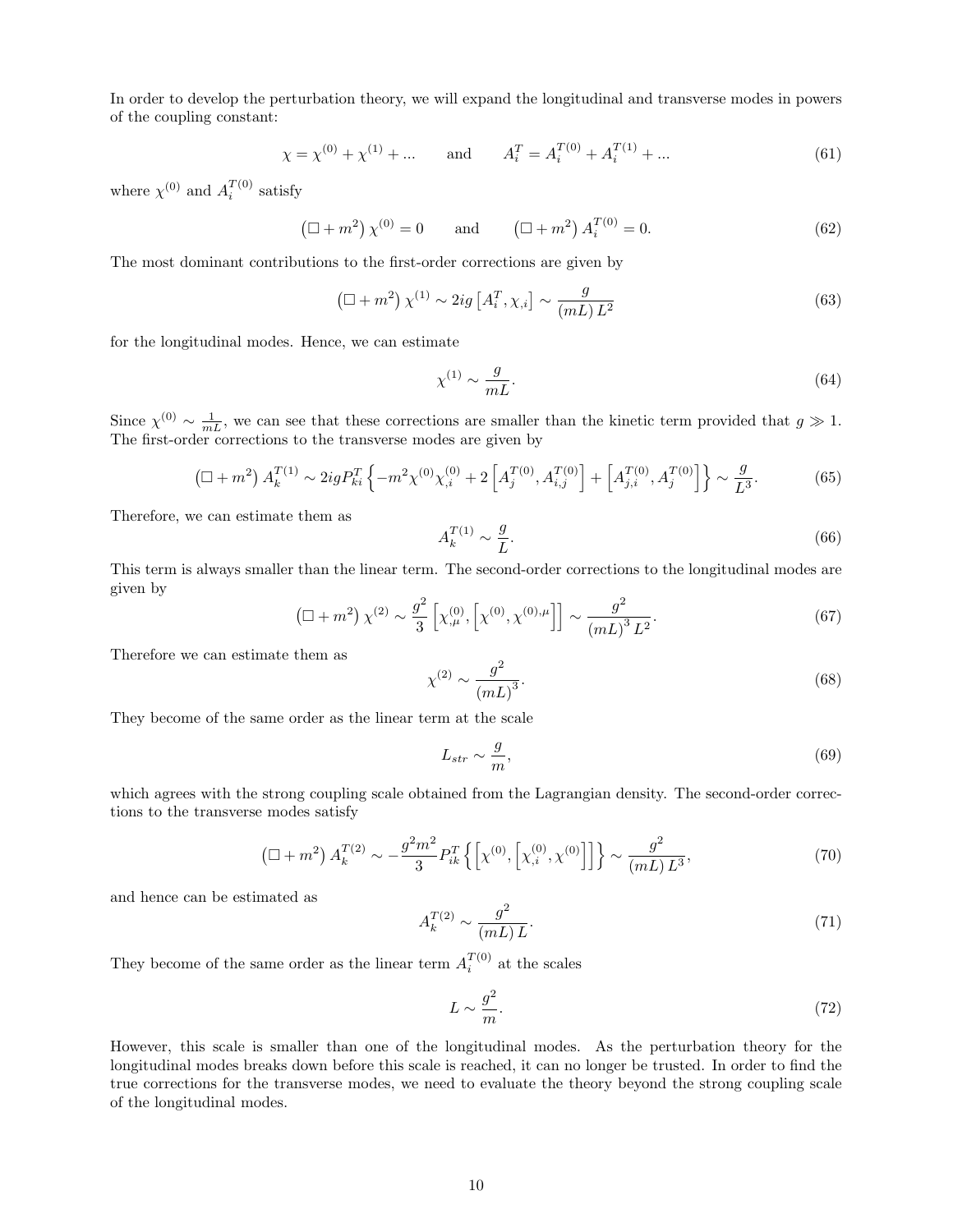#### 4.2 Beyond the strong coupling scale

Let us now consider the theory at the Vainshtein scale  $L_{str}$ . The analysis of the higher order terms shows that on this scale there is an infinite number of terms of the form

$$
\mathcal{L}_{int} \supset \sum_{n=2}^{\infty} \frac{g^n m^2}{L^2} \chi^{n+2} \tag{73}
$$

which are just as relevant as the term  $n = 2$ , despite being suppressed for  $L > L_{str}$ . The reason for this is the minimal level of quantum fluctuations of the longitudinal mode at the strong coupling scale:

$$
\delta \chi_{L_{str}} \sim \frac{1}{g},\tag{74}
$$

which implies that the expansion of  $\zeta$  is no longer valid. Therefore, to analyse the theory beyond the strong coupling scale, we should leave  $\zeta$  intact and return to the original Lagrangian density [\(53\)](#page-8-3).<sup>[3](#page-11-0)</sup>. As a first step in determining the corrections to the transverse modes, we will estimate the minimum level of quantum fluctuations of the longitudinal modes. For energies  $k^2 \gg m^2$ , the corresponding kinetic term is that of the nonlinear sigma model, and is given by

<span id="page-11-3"></span>
$$
\mathcal{L}_0^{\chi} \sim \frac{m^2}{g^2} \operatorname{tr} \left( \zeta_{,\mu}^{\dagger} \zeta^{,\mu} \right) \tag{75}
$$

Instead of working with the  $SU(2)$  matrix  $\zeta$  which we have parametrized as

$$
\zeta = e^{-ig\chi},\tag{76}
$$

we will now consider its matrix elements

$$
\zeta = \begin{pmatrix} \zeta_2^* & \zeta_1 \\ -\zeta_1^* & \zeta_2 \end{pmatrix} . \tag{77}
$$

Here,  $\zeta_1$  and  $\zeta_2$  are two complex fields which satisfy

<span id="page-11-2"></span>
$$
|\zeta_1|^2 + |\zeta_2|^2 = 1. \tag{78}
$$

Furthermore, we will substitute

<span id="page-11-1"></span>
$$
\zeta_1 = \rho_1 e^{ig\theta_1} \qquad \text{and} \qquad \zeta_2 = \rho_2 e^{ig\theta_2}.
$$
\n(79)

Inserting [\(79\)](#page-11-1) into [\(78\)](#page-11-2), we obtain

$$
|\rho_1|^2 + |\rho_2|^2 = 1. \tag{80}
$$

Substituting further

$$
\rho_1 = \rho \cos(g\sigma) \qquad \text{and} \qquad \rho_2 = \rho \sin(g\sigma), \tag{81}
$$

[\(78\)](#page-11-2) becomes

$$
|\rho|^2 = 1.\tag{82}
$$

Setting  $\rho = 1$ , we obtain

$$
\zeta_1 = \cos(g\sigma)e^{ig\theta_1} \qquad \text{and} \qquad \zeta_2 = \sin(g\sigma)e^{ig\theta_2}.
$$
 (83)

In terms of the fields  $\sigma$ ,  $\zeta_1$  and  $\zeta_2$ , the Lagrangian density [\(75\)](#page-11-3) becomes

$$
\mathcal{L}_0^{\chi} = \frac{1}{2} \left[ 4m^2 \partial_{\mu} \sigma \partial^{\mu} \sigma + f^2(\sigma) \partial_{\mu} \theta_1 \partial^{\mu} \theta_1 + p^2(\sigma) \partial_{\mu} \theta_2 \partial^{\mu} \theta_2 \right],
$$
\n(84)

where

$$
f^{2}(\sigma) = 4m^{2}\cos^{2}(g\sigma) \quad \text{and} \quad p^{2}(\sigma) = 4m^{2}\sin^{2}(g\sigma). \tag{85}
$$

Clearly, these fields are not canonically normalised. In terms of the canonically normalised variables

$$
\sigma_n = 2m\sigma, \qquad \partial_\mu \theta_{1n} = f(\sigma)\partial_\mu \theta_1, \qquad \text{and} \qquad \partial_\mu \theta_{2n} = p(\sigma)\partial_\mu \theta_2,\tag{86}
$$

<span id="page-11-0"></span><sup>&</sup>lt;sup>3</sup>Note that it is still possible to expand the  $\frac{1}{D}$  operator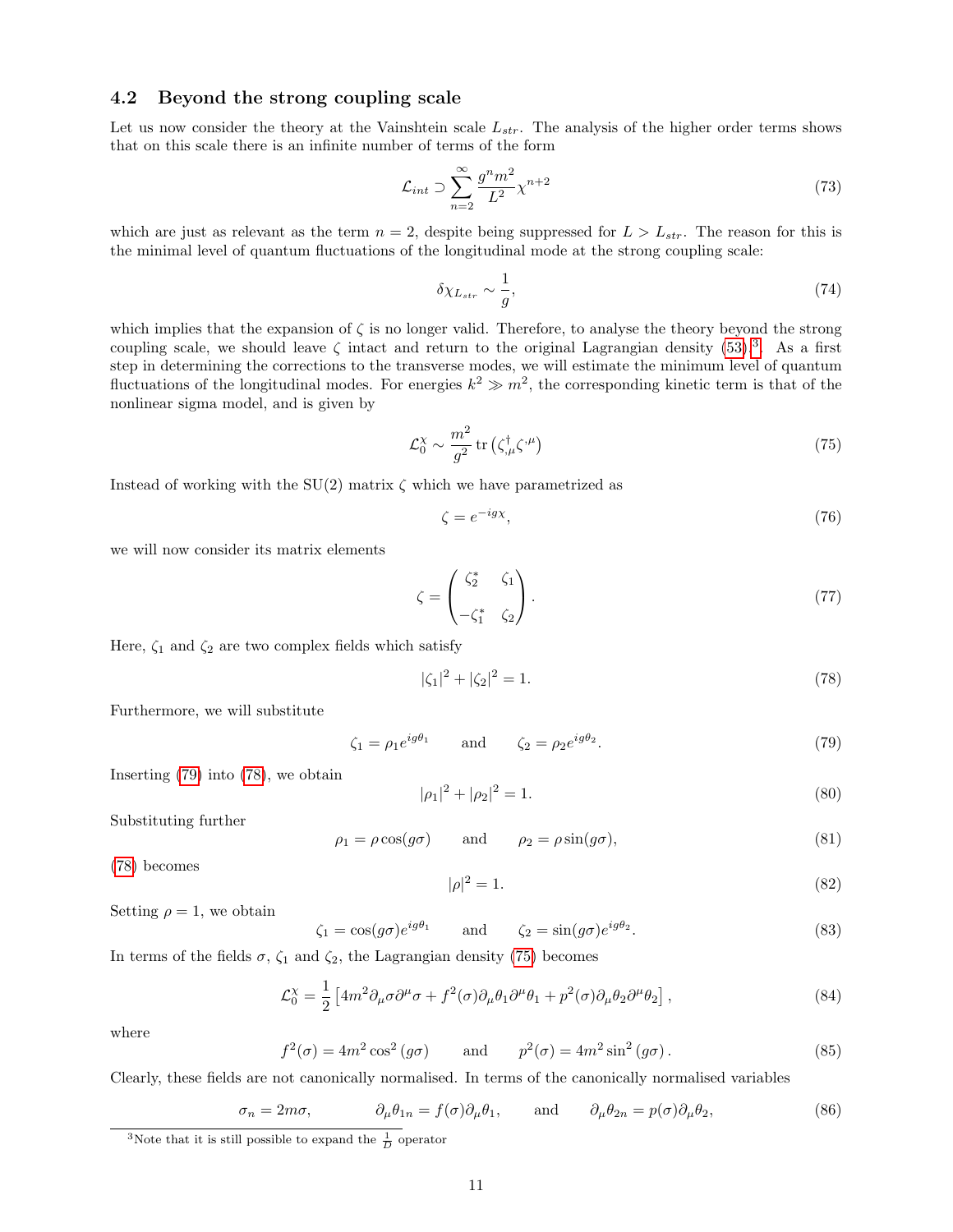the Lagrangian density is given by

$$
\mathcal{L}_0^{\chi} = \frac{1}{2} \left[ \partial_{\mu} \sigma_n \partial^{\mu} \sigma_n + \partial_{\mu} \theta_{1n} \partial^{\mu} \theta_{1n} + \partial_{\mu} \theta_{2n} \partial^{\mu} \theta_{2n} \right]. \tag{87}
$$

The minimal level of quantum fluctuations of the normalised fields for scales  $k^2 \sim \frac{1}{L^2} \gg m^2$  is given by

$$
\delta \sigma_{nL} \sim \frac{1}{L}, \qquad \delta \theta_{n1L} \sim \frac{1}{L}, \qquad \text{and} \qquad \delta \theta_{n2L} \sim \frac{1}{L}.
$$
\n(88)

Estimating  $\sin(g\sigma) \sim \cos(g\sigma) \sim \mathcal{O}(1)$ , we find the minimal level of quantum fluctuations of the original fields:

$$
\delta \sigma_L \sim \frac{1}{2g} \frac{k}{k_{str}}, \qquad \delta \theta_{1L} \sim \frac{1}{2g} \frac{k}{k_{str}}, \qquad \text{and} \qquad \delta \theta_{2L} \sim \frac{1}{2g} \frac{k}{k_{str}}.
$$
 (89)

Since we are considering the elements of  $\zeta$ , it is natural that we also consider the matrix elements of the transverse modes. We can write them in the following way:

<span id="page-12-1"></span><span id="page-12-0"></span>
$$
A_i^T = \begin{pmatrix} -\frac{G_i}{2} & -\frac{W_i^+}{\sqrt{2}}\\ -\frac{W_i^-}{\sqrt{2}} & \frac{G_i}{2} \end{pmatrix},
$$
\n(90)

where  $G_i$  is the real and  $W_i^{\pm}$  complex vector fields, which are transverse:

$$
G_{i,i} = 0
$$
 and  $W_{i,i}^{\pm} = 0.$  (91)

Substituting [\(90\)](#page-12-0) into  $\mathcal{L}_0^T$ , we obtain

$$
\mathcal{L}_0^T = \frac{1}{2} \left[ \partial_\mu G_i \partial^\mu G_i - m^2 G_i G_i \right] + \partial_\mu W_i^+ \partial^\mu W_i^- - m^2 W_i^+ W_i^- \tag{92}
$$

The kinetic terms imply

$$
\delta G_L \sim \frac{1}{L} \quad \text{and} \quad \delta W_L^{\pm} \sim \frac{1}{L}.
$$
 (93)

Let us now analyse the interacting terms. We will start with the most problematic interaction. The leading divergences for the transverse modes within perturbation theory are due to the following term:

$$
\mathcal{L}_{int}^{T\chi} \supset -\frac{2im^2}{g} \operatorname{tr}\left(A_i^T \zeta^\dagger \zeta_{,i}\right). \tag{94}
$$

Expressed in the form of matrix elements, it is given by

$$
-\frac{2im^2}{g}\operatorname{tr}\left(A_i^T\zeta^\dagger\zeta_i\right) = -2im^2\left\{\frac{\sigma_{,i}}{\sqrt{2}}\left[W_i^-e^{ig(\theta_1+\theta_2)} - W_i^+e^{-ig(\theta_1+\theta_2)}\right]\right.\
$$

$$
+i\theta_{1,i}\left[G_i\cos^2(g\sigma) - \frac{\cos(g\sigma)\sin(g\sigma)}{\sqrt{2}}\left(W_i^-e^{ig(\theta_1+\theta_2)} + W_i^+e^{-ig(\theta_1+\theta_2)}\right)\right]
$$
(95)

$$
+i\theta_{2,i}\left[G_i\sin^2(g\sigma)+\frac{\sin(g\sigma)\cos(g\sigma)}{\sqrt{2}}\left(W_i^{-}e^{ig(\theta_1+\theta_2)}+W_i^{+}e^{-ig(\theta_1+\theta_2)}\right)\right]\right\}.
$$

Or, in terms of the normalized fields, we have

$$
-\frac{2im^2}{g}\operatorname{tr}\left(A_i^T\zeta^\dagger\zeta_{,i}\right) \sim -im\left\{\frac{\sigma_{n,i}}{\sqrt{2}}[W_i^-h - W_i^+h^*] + iG_i\left[\theta_{1n,i}\cos\left(\frac{g\sigma_n}{2m}\right) + \theta_{2n,i}\sin\left(\frac{g\sigma_n}{2m}\right)\right] \right\}
$$

$$
+\frac{i}{\sqrt{2}}\left[\theta_{2n,i}\cos\left(\frac{g\sigma_n}{2m}\right) - \theta_{1n,i}\sin\left(\frac{g\sigma_n}{2m}\right)\right][W_i^-h + W_i^+h^*]\right\}
$$
(96)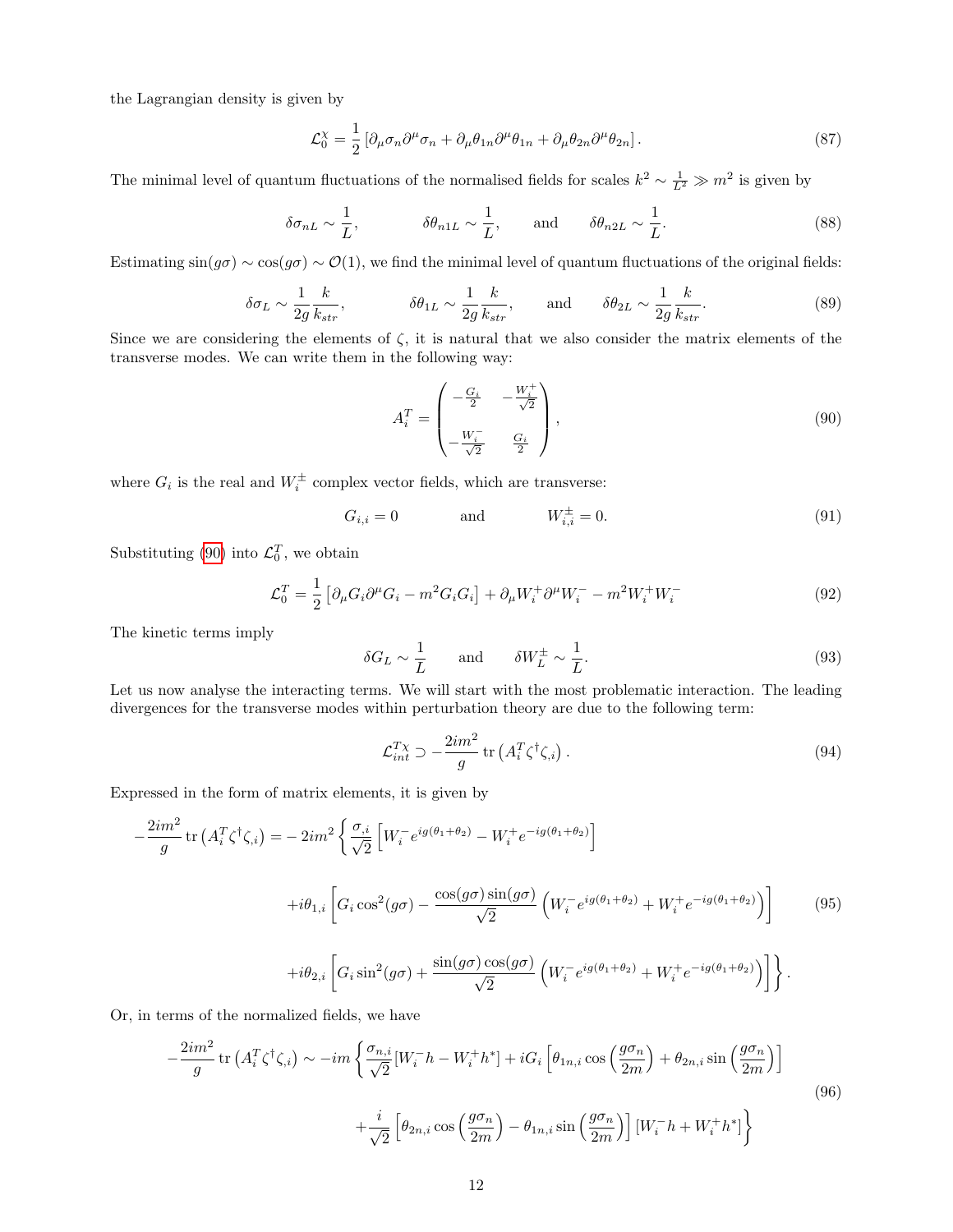with

$$
h \sim e^{ig(\theta_1 + \theta_2)}.\tag{97}
$$

Estimating

$$
\sin(g\sigma) \sim \mathcal{O}(1), \qquad \cos(g\sigma) \sim \mathcal{O}(1) \qquad \text{and} \qquad h \sim \mathcal{O}(1), \tag{98}
$$

<span id="page-13-1"></span>and taking into account the minimal level of quantum fluctuations for the fields [\(88\)](#page-12-1), we can evaluate this term as

$$
-\frac{2im^2}{g}\operatorname{tr}\left(A_i^T\zeta^\dagger\zeta_i\right) \sim g\frac{L}{L_{str}}\frac{1}{L^4}.\tag{99}
$$

We can see that the divergences in mass obtained in the framework of perturbation theory have now disappeared. For scales  $L < L_{str}$ , the most problematic term is now suppressed by the coupling constant and the ratio of the scale  $L$  with the scale of the strong coupling. Therefore, this term decreases as we approach smaller scales or higher energies. Furthermore, this term also decreases as we approach a smaller mass, as in this case  $L_{str}$  increases. We will now show that the remaining interactions between longitudinal and transverse modes give a smaller contribution in comparison to the interaction we have now considered. First of all, we can see that these interactions contain the operator  $\frac{1}{D}$ . Taking into account the minimal level of quantum fluctuations for the transverse modes, this operator can always be expanded with each term in higher powers of the coupling constant being smaller than the previous one. Therefore, we can estimate this operator as

$$
\frac{1}{D} \sim \frac{1}{-\Delta}.\tag{100}
$$

Defining

<span id="page-13-0"></span>
$$
\Omega_0 = \zeta^\dagger \dot{\zeta},\tag{101}
$$

we can write these interactions as

$$
\mathcal{L}_{int}^{T_X} \supset \text{tr}\left\{ \frac{2im^4}{g} \Omega_0 \frac{1}{\Delta} \left[ \dot{A}_i^T, \frac{1}{\Delta} \left( \Omega_{0,i} \right) \right] + 2m^2 \Omega_0 \frac{1}{\Delta} \left[ \dot{A}_i^T, A_i^T \right] - m^4 \Omega_0 \frac{1}{\Delta} \left[ A_i^T, \left[ A_i^T, \frac{1}{\Delta} \left( \Omega_0 \right) \right] \right] \right\}. \tag{102}
$$

First we must to estimate  $\Omega_0$ . Let

$$
\Omega_0 = \begin{pmatrix} \psi_0 & \Phi_0 \\ -\Phi_0^* & -\psi_0 \end{pmatrix},\tag{103}
$$

with  $\mu = 0, 1, 2, 3$ . The components of this matrix are given by

$$
\psi_0 = -ig(\dot{\theta}_1 \cos^2(g\sigma) + \dot{\theta}_2 \sin^2(g\sigma)) = -\frac{ig}{2m}(\dot{\theta}_{1n} \cos(g\sigma) + \dot{\theta}_{2n} \sin(g\sigma)) \sim \frac{g}{mL^2},\tag{104}
$$

and

$$
\Phi_{\mu} = g[-\dot{\sigma} + i(\dot{\theta}_1 - \dot{\theta}_2)\cos(g\sigma)\sin(g\sigma)]e^{i\theta_1 + \theta_2} \sim \frac{g}{mL^2}.
$$
\n(105)

Therefore, we can estimate

$$
\Omega_0 \sim \frac{g}{mL^2}.\tag{106}
$$

However, we have to be careful, because the interactions [\(102\)](#page-13-0) include also the derivatives of  $\Omega_0$ . Each derivative acting on it adds a factor of  $\frac{g}{mL^2}$ . For example, we have

$$
\partial_{\mu}\Omega_0 \sim \frac{g^2}{\left(mL\right)^2 L^2}.\tag{107}
$$

Having this in mind, we can evaluate the interactions [\(102\)](#page-13-0) as

$$
\operatorname{tr}\left\{\frac{2im^4}{g}\Omega_0\frac{1}{\Delta}\left[\dot{A}_i^T,\frac{1}{\Delta}\left(\Omega_{0,i}\right)\right]\right\} \sim g^3\left(\frac{L}{L_{str}}\right)^5, \qquad \operatorname{tr}\left\{2m^2\Omega_0\frac{1}{\Delta}\left[\dot{A}_i^T,A_i^T\right]\right\} \sim g^2\left(\frac{L}{L_{str}}\right)^2
$$
\nand

\n
$$
\operatorname{tr}\left\{-m^4\Omega_0\frac{1}{\Delta}\left[A_i^T,\left[A_i^T,\frac{1}{\Delta}\left(\Omega_0\right)\right]\right]\right\} \sim g^4\left(\frac{L}{L_{str}}\right)^6.
$$
\n(108)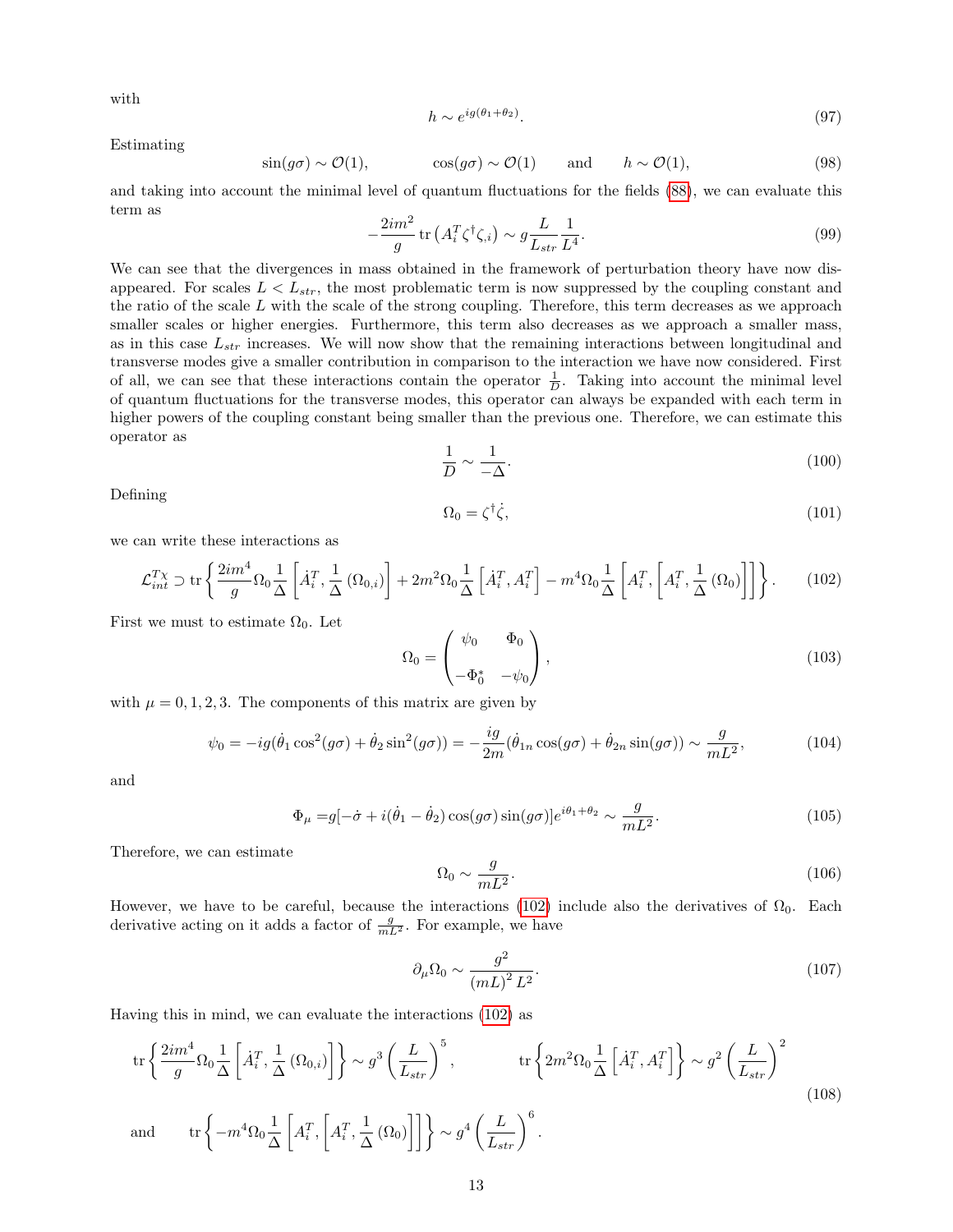It should be noted that we have here taken into account that we are evaluating the corrections for the transverse modes. Hence, in this case, the estimates must be equivalent to the equations of motion. As a result, all derivatives and  $\frac{1}{-\Delta}$  must act on  $\Omega_0$ . As we can see, these corrections are clearly subdominant compared to [\(99\)](#page-13-1). Therefore, the leading order corrections to the transverse modes due to the longitudinal modes are given by [\(99\)](#page-13-1). Equivalently, the corrections at the level of the equations of motion are given by

$$
A_i^{T(1)} \sim -i\frac{m^2}{g}\zeta^{\dagger}\zeta_i \sim \frac{g}{L^3}\frac{L}{L_{str}}.\tag{109}
$$

Therefore, we have obtained the massless Yang-Mills theory up to small corrections that disappear in the massless limit.

### 5 Conclusion

It is well-established that both massless and massive Yang-Mills theories are unitary and renormalizable, if the mass of the gauge bosons is generated by the Brout-Englert-Higgs mechanism [\[42–](#page-23-16)[46\]](#page-23-17). If, on the other hand, a mass term is added by hand, the standard perturbative approach suggests that the theory is neither renormalizable nor unitary, since the perturbative series is singular in the massless limit. In other words, there is a discontinuity when mass is set to zero. This can be observed already from the propagator of the vector fields, that tends to a constant at high energies and becomes infinite in the case of vanishing mass. Although in [\[12\]](#page-22-8) it was proposed that the perturbative series might be re-summed, this proposal was soon discarded in [\[22\]](#page-22-15) because of the existence of a discontinuity in the 1-loop corrections to the propagator. As a consequence, the massless limit appeared not to be smooth. This is due to the longitudinal mode, a degree of freedom which is absent in the massless theory.

Nevertheless, the purpose of this paper was to show that these issues are merely an artefact of the standard perturbative approach. To begin with, we have pursued a conjecture given in [\[21\]](#page-22-0), namely, a smooth massless limit could be possible outside of the perturbation theory. We showed that, due to the nonlinear terms, the properly defined longitudinal modes become strongly coupled at the scale coinciding with the unitarity violation scale. As a result, singularities in mass that have emerged in the corrections to the transverse mode can no longer be trusted - the perturbation theory for the longitudinal modes breaks down before these singularities would become even relevant at all.

It is interesting to compare this theory to the one that in addition contains also a Higgs field. If we were to rewrite the latter theory in terms of the gauge invariant variables [\[47\]](#page-23-18), and set the Higgs field to a constant, both theories would coincide. However, with a non-constant field, the two theories differ because of the non-linear structure of the Lagrangian, resulting from a constraint [\(78\)](#page-11-2). Whereas this constraint is absent in the presence of the Higgs field, in the theory with a mass term added by hand it remains, and hence the resulting Lagrangian for the longitudinal modes corresponds to a nonlinear sigma model.

At the Vainshtein scale, this model cannot be perturbatively expanded. Nonetheless, using the minimal level of quantum fluctuations of the fields, we found that it is still possible to develop the perturbation theory for transverse modes beyond the strong coupling scale. In fact, their corrections which were previously singular in the mass are now suppressed by the strong coupling scale. When the mass approaches zero, the Vainshtein scale approaches infinity and these corrections disappear. Thus, at high energies, the longitudinal modes completely decouple from the transverse modes, which remain in the weakly coupled regime. Therefore, the massless theory is restored up to small corrections. This leads us to the conclusion that the conjecture made in [\[21\]](#page-22-0) was correct. The massless limit of the massive Yang-Mills theory is smooth.

## Acknowledgements

I would like to thank Ali H. Chamseddine and Tobias B. Russ for their contributions to the early work on this topic, Stefan Hofmann, Thomas Steingasser and Jan-Niklas Toelstede for useful discussions, and Andrea Quadri for helpful correspondence. In particular, I am thankful to Arkady Vainshtein for illuminating discussions. Finally, I am especially grateful to my PhD supervisor Slava Mukhanov for guidance and discussions while working on this thesis.

This work was partially supported by the Deutsche Forschungsgemeinschaft (DFG, German Research Foundation) under Germany's Excellence Strategy – EXC-2111 – 390814868.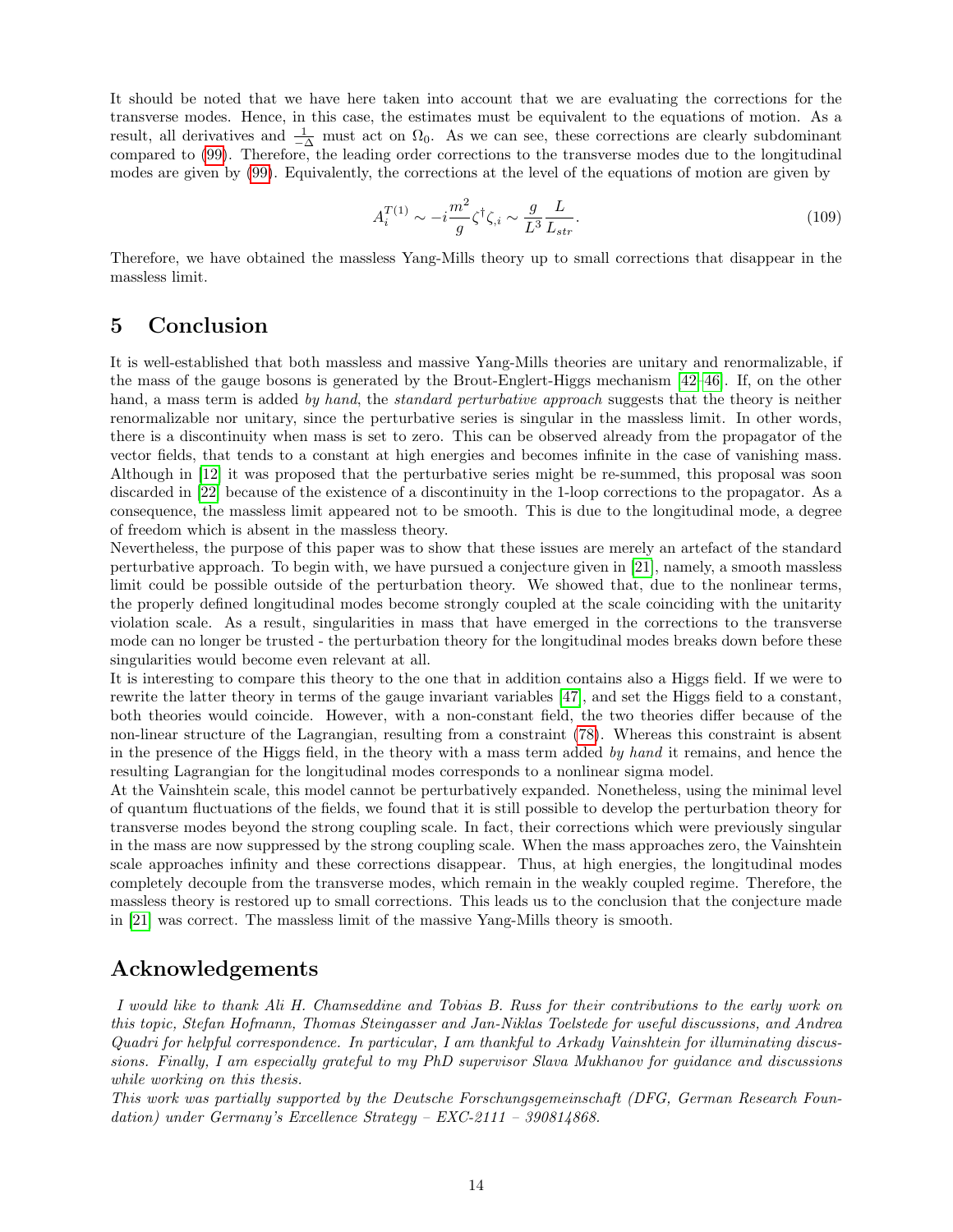# <span id="page-15-0"></span>A The full Lagrangian density up to  $\mathcal{O}(g^2)$  and the Feynman rules

Here we will present the full Lagrangian density up to  $\mathcal{O}(g^2)$  for linearly defined transverse and longitudinal modes, without the  $k^2 \gg m^2$  approximation. We will also present the corresponding Feynman rules. The following shorthand notation will be used:

$$
D[\chi] \equiv \frac{-\Delta}{-\Delta + m^2} (\chi) \quad \text{and} \quad F[\chi] \equiv \frac{\Delta + m^2}{-\Delta + m^2} \chi,
$$
\n(110)

where  $\frac{1}{-\Delta+m^2}$  should be understood in the momentum space. Then, the Lagrangian density up to  $\mathcal{O}(g^2)$  is given by

$$
\mathcal{L} = \mathcal{L}_0 + \mathcal{L}_g + \mathcal{L}_{g^2}, \qquad \text{where} \tag{111}
$$

$$
\mathcal{L}_{0} = \mathcal{L}_{0\chi} + \mathcal{L}_{0A^{T}}
$$
\n
$$
\mathcal{L}_{0\chi} = -\frac{m^{2}}{2}\chi^{a}(\Box + m^{2})D[\chi^{a}] \qquad \mathcal{L}_{0A^{T}} = -\frac{1}{2}A_{i}^{Ta}(\Box + m^{2})A_{i}^{Ta}
$$
\n
$$
\mathcal{L}_{g} = \mathcal{L}_{g\chi} + \mathcal{L}_{gA^{T}} + \mathcal{L}_{g2\chi A^{T}} + \mathcal{L}_{g\chi 2A^{T}}
$$
\n
$$
\mathcal{L}_{g\chi} = gm^{2}e^{abc}D[\chi^{a}] \frac{1}{-\Delta + m^{2}} (\chi^{b}_{,i}) \chi^{c}_{,i} \qquad \mathcal{L}_{gA^{T}} = g e^{abc} A_{j,i}^{Ta} A_{i}^{Tb} A_{j}^{Te}
$$
\n
$$
\mathcal{L}_{g2\chi A^{T}} = g e^{abc} \Big\{ D[\chi^{a}] \Big[ \frac{m^{2}}{-\Delta + m^{2}} (\chi^{b}_{,i}) A_{i}^{Te} + \dot{A}_{i}^{Tb} \chi^{c}_{,i} \Big] + A_{j,i}^{Ta} \chi^{b}_{,i} \chi^{c}_{,j} \Big\}
$$
\n
$$
\mathcal{L}_{g\chi 2A^{T}} = g e^{abc} \Big( D[\chi^{a}] A_{i}^{Tb} A_{i}^{Te} + A_{j,i}^{Ta} \chi^{b}_{,i} A_{j}^{Te} \Big)
$$
\n
$$
\mathcal{L}_{g}^{2} = \mathcal{L}_{g^{2}\chi} + \mathcal{L}_{g^{2}A^{T}} + \mathcal{L}_{g^{2}3\chi A^{T}} + \mathcal{L}_{g^{2}2\chi 2A^{T}} + \mathcal{L}_{g^{2}\chi 3A^{T}}
$$
\n
$$
\mathcal{L}_{g^{2}\chi} = -\frac{1}{2} g^{2} \varepsilon^{fab} \varepsilon^{fed} \Big\{ \chi^{b}_{,i} F[\chi^{a}_{,i}] - \Delta(\chi^{b}) D[\chi^{a}] \Big\} \frac{1}{-\Delta + m^{2}} \Big\{ \chi^{d}_{,j} F[\chi^{c}_{,j}] - \Delta(\chi^{d}) D[\chi^{c}] \Big\}
$$
\n
$$
+ \frac{1}{2} g^{2
$$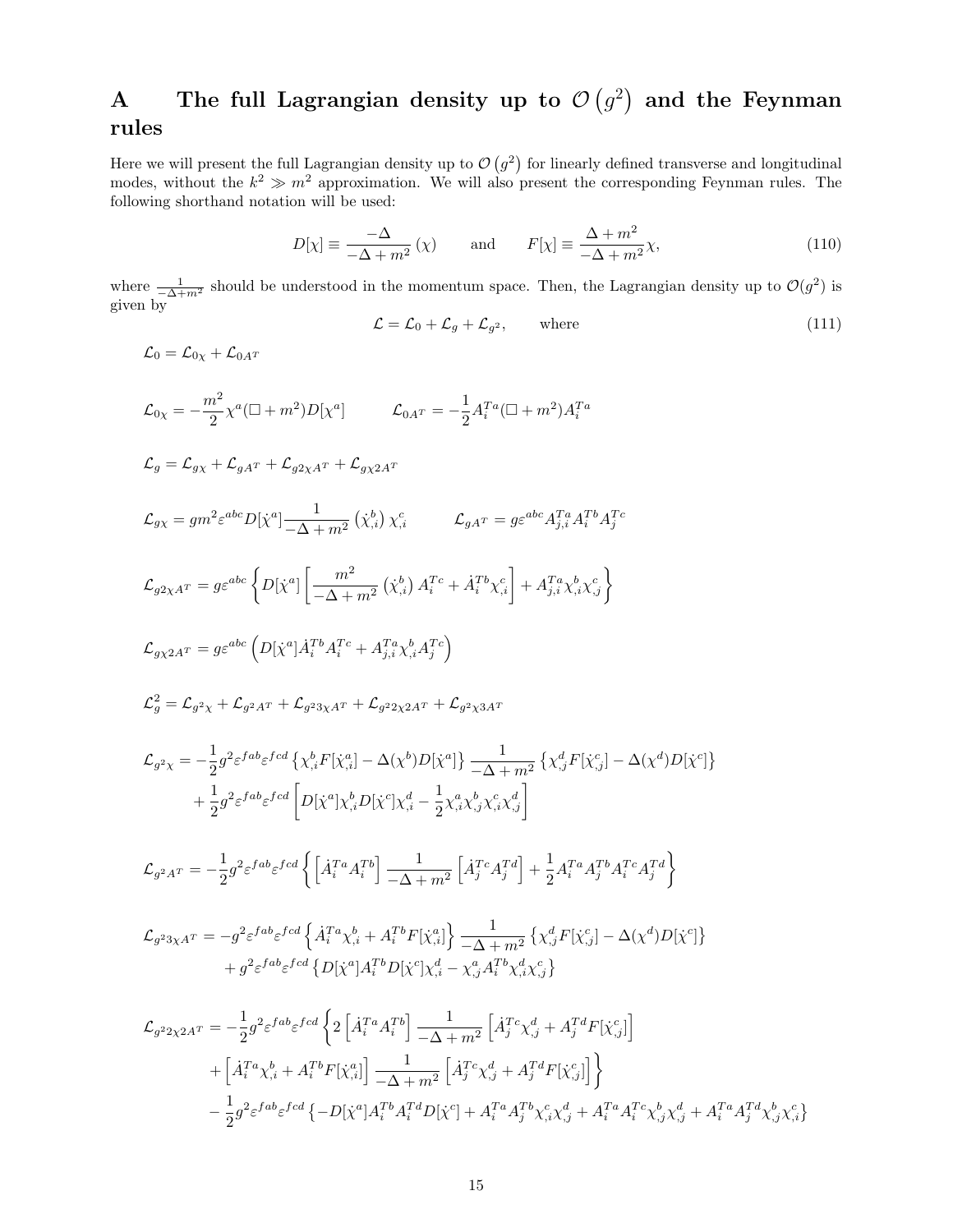$$
\mathcal{L}_{g^2\chi3A^T} = -g^2\varepsilon^{fab}\varepsilon^{fcd}\left\{ \left[ \dot{A}^{Ta}_iA^{Tb}_i\right] \frac{1}{-\Delta + m^2}\left[ \dot{A}^{Tc}_j\chi^d_{,j} + A^{Td}_jF[\dot{\chi}^c_{,j}]\right] + A^{Ta}_iA^{Tb}_jA^{Tc}_i\chi^d_{,j}\right\}.
$$

Let us now consider the Feynman rules. We can see that the longitudinal modes are not normalised, and normalisation according to [\(11\)](#page-3-4) would put the kinetic term into the form of a standard massive scalar field. However, substituting the normalised variables in the interacting part of the Lagrangian would complicate the expressions for the vertices. Therefore, we will work with the original longitudinal mode and express the Feynman rules through it. It is easy to verify that the resulting expressions for the diagrams are independent of this choice. To define the asymptotic states and find the expression for the propagator of the original longitudinal mode, one simply performs a canonical normalisation and then rewrites the expressions in terms of the original mode. In the following, we will only present the Feynman rules up to and including  $\mathcal{O}(q)$ . The propagators for the longitudinal and transverse modes are each given in momentum space by

$$
\Delta_{\chi}^{ab}(k) = \frac{|\vec{k}|^2 + m^2}{m^2 |\vec{k}|^2} \frac{i\delta^{ab}}{k^2 - m^2}
$$
\n
$$
\Delta_{ij}^{Tab}(k) = \left(\delta_{ij} - \frac{k_i k_j}{|\vec{k}|^2}\right) \frac{i\delta^{ab}}{k^2 - m^2}
$$
\nai

At  $\mathcal{O}(g)$  we have the following vertices, with all momenta outgoing which have been ordered according to the number of the longitudinal lines.



### <span id="page-16-0"></span>B Massless Yang-Mills theory

In the massive Yang-Mills theory, we will only work with longitudinal and transverse modes. When calculating the corrections to the propagator of the transverse modes, we want to compare these contributions with the massless theory. We can see that the propagator of the transverse modes in the massive case corresponds to the propagator of the Coulomb gauge in the massless limit. The massless theory is evaluated along these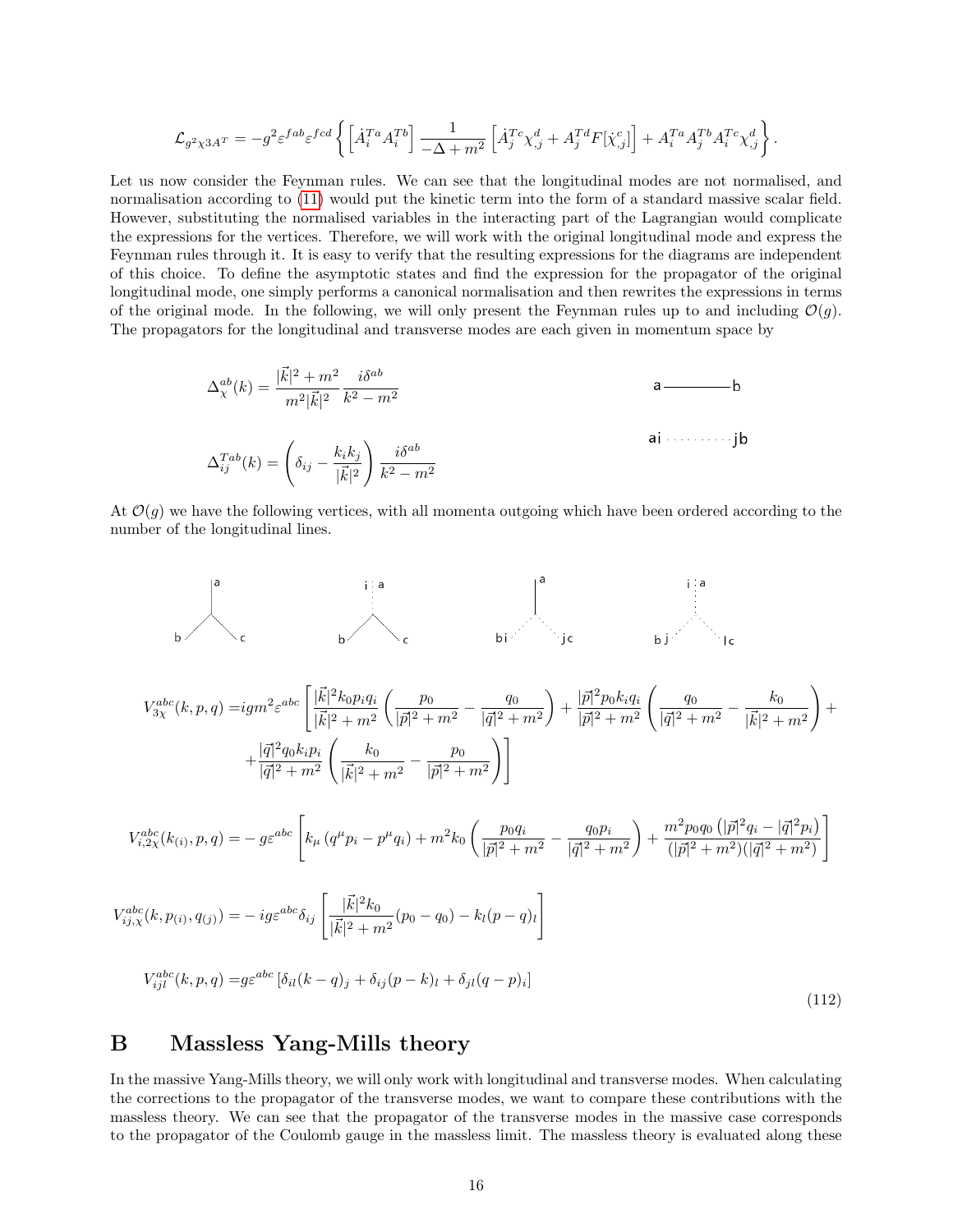lines in the radiation gauge, where only the propagating degrees of freedom are taken into account. The action is given by

$$
S = -\frac{1}{2} \int d^4x \, \text{tr}(F_{\mu\nu}F^{\mu\nu}).
$$
\n(113)

First, we will decompose the vector field in terms of temporal and spatial part,  $A_0^a$  and  $A_i^a$  with  $a = 1, 2, 3$ . Then, we obtain

$$
S = \int d^4x \left\{ \frac{1}{2} \left[ A_0^a (-\Delta) A_0^a + 2A_0^a \dot{A}_{i,i}^a \right] + \frac{1}{2} (\dot{A}_i^a \dot{A}_i^a + A_{j,i}^a A_{i,j}^a - A_{j,i}^a A_{j,i}^a) + g\epsilon^{abc} (-A_0^b A_i^c \dot{A}_i^a - A_i^b A_0^c A_{0,i}^a + A_i^b A_j^c A_{j,i}^a) - \frac{g^2}{4} \epsilon^{abc} \epsilon^{acd} (-2A_0^b A_i^c A_0^e A_i^d + A_i^b A_j^c A_i^a A_j^d) \right\}.
$$
\n
$$
(114)
$$

As a next step, we can impose the radiation gauge condition:

$$
A_{i,i}^a = 0.
$$

As in the massive case, the temporal part does not propagate because no time derivatives act on it. Therefore, the theory has only two propagation modes. Let us integrate out the non-propagating component like in the massive case. The component  $A_0$  satisfies a system of constraints (one for each  $a = 1, 2, 3$ ):

$$
-\Delta A_0^a = -\dot{A}_{i,i}^a - g\epsilon^{abc}\dot{A}_i^b A_i^c - g\epsilon^{abc}A_i^b A_{0,i}^c - g\epsilon^{abc}\partial_i(A_i^b A_0^c) - g^2\epsilon^{fbc}\epsilon^{fad}A_0^b A_i^c A_i^d \tag{115}
$$

Up to  $\mathcal{O}(g)$ , the solution of the constraints can be can be evaluated as

$$
A_0^a = -g\varepsilon^{abc} \frac{1}{-\Delta} \left[ \dot{A}_i^b A_i^c \right] + 2g^2 \varepsilon^{fab} \varepsilon^{fcd} \frac{1}{-\Delta} \left[ (A_i^b \partial_i) \frac{1}{-\Delta} \left( \dot{A}_j^c A_j^d \right) \right] + \mathcal{O}(g^3),\tag{116}
$$

and the Lagrangian density is given by

 $\frac{1}{k}$ 

$$
\mathcal{L} = \mathcal{L}_0 + \mathcal{L}_{int}, \quad \text{where}
$$
\n
$$
\mathcal{L}_0 = -\frac{1}{2} A_i^{T_a} (\Box) A_i^{T_a} \quad \text{and}
$$
\n
$$
\mathcal{L}_{int} = g \varepsilon^{abc} A_{j,i}^{T_a} A_i^{T_b} A_j^{T_c} - \frac{1}{2} g^2 \varepsilon^{fab} \varepsilon^{fcd} \left\{ \left[ \dot{A}_i^{T_a} A_i^{T_b} \right] \frac{1}{-\Delta} \left[ \dot{A}_j^{T_c} A_j^{T_d} \right] + \frac{1}{2} A_i^{T_a} A_j^{T_b} A_i^{T_c} A_j^{T_d} \right\}.
$$
\n(117)

 $-\Delta$ 

We can see from the kinetic term that the minimal level of quantum fluctuations of the transverse modes is given by

$$
\delta A_L^{Ta} \sim \frac{1}{L}, \qquad a = 1, 2, 3. \tag{118}
$$

Also, we can notice that the vertex at  $\mathcal{O}(g)$  exactly agrees with the vertex  $V_{ijl}^{abc}(k, p, q)$  of the massive theory, while the propagator corresponds to the one of transverse modes in the massive case with mass set to zero:

$$
\Delta_{ij}^{Tab}(k) = \left(\delta_{ij} - \frac{k_ik_j}{|\vec{k}|^2}\right) \frac{i\delta^{ab}}{k^2}.
$$

# C Can we estimate  $L_{str}^T$  from the Feynman diagrams?

We have seen that for a linear decomposition of the vector field, the transverse modes enter the strong coupling regime at scales  $L_{str}^T$ . However, the literature has so far had no mention of unitarity breakdown at the same scales. Rather, it has been shown that the unitarity breakdown occurs at energies  $k_u \sim \frac{m}{g}$  [\[17\]](#page-22-13). This corresponds to the two-loop correction of the propagator of transverse modes, while at one loop there are no inverse powers of mass, but the amplitude does not coincide with that of the corresponding massless theory [\[22\]](#page-22-15). With this in mind, one might wonder whether the Feynman rules we obtained for the theory with linearly defined transverse and longitudinal modes would lead to different results. The strong coupling was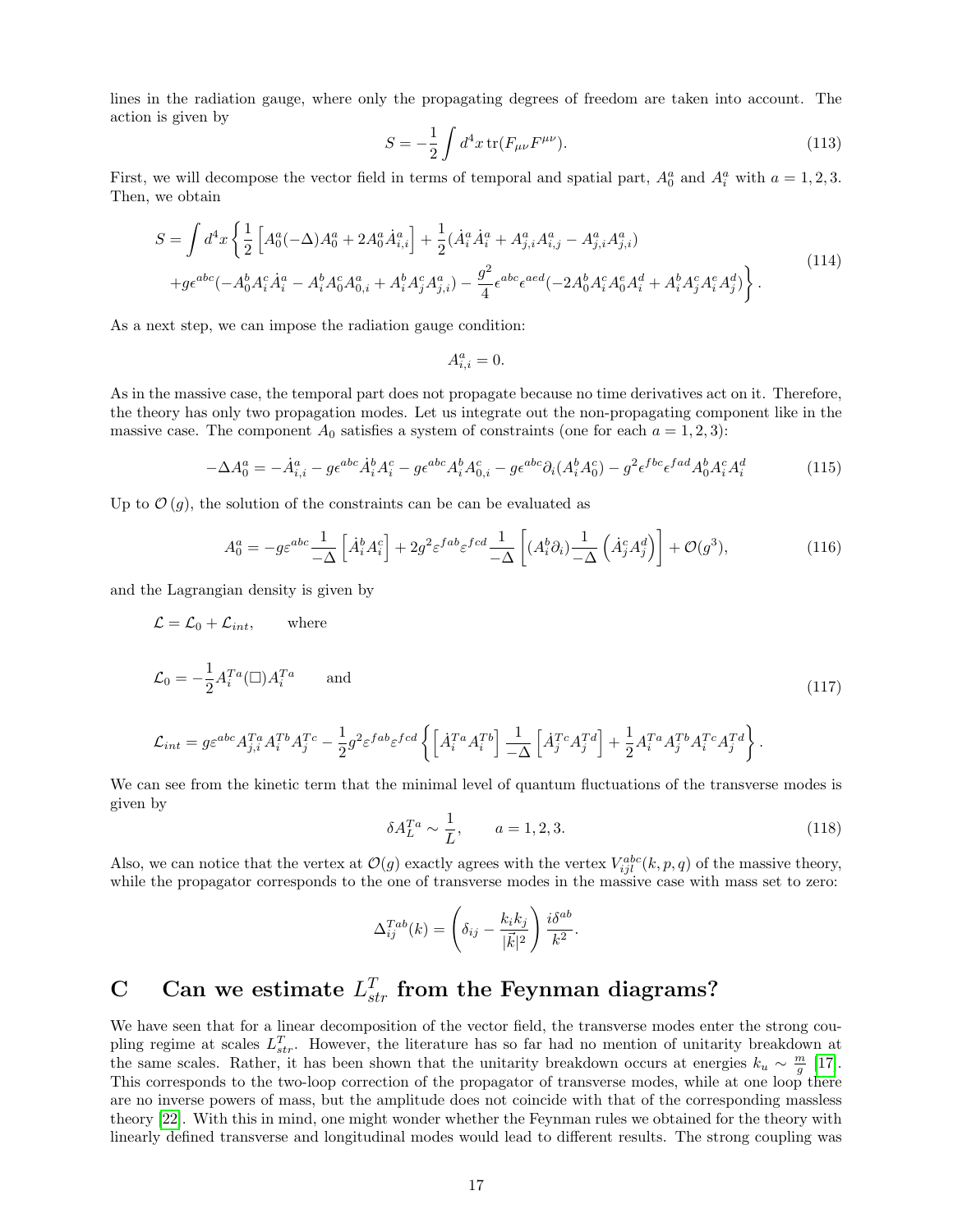found at the level of the equations of motion for the transverse modes. Therefore, it is reasonable to suspect that the violation of unitarity corresponding to the same energies could occur as a result of the corrections to the propagator of the transverse modes. First, we will analyse the one-loop contribution to the transverse modes, and show that the results agree with [\[22\]](#page-22-15). After confirming that there is no violation of unitarity for one-loop corrections, we will outline the proof of the absence of  $L_{str}^T$  for two loops.

In a first step, we will show that the imaginary part of the corrections to the propagator of the transverse modes in the massless limit does not agree with the massless theory. In this search, we will follow an approach similar to [\[16,](#page-22-12) [17,](#page-22-13) [22\]](#page-22-15) and calculate the imaginary part of the corrections at the propagator of the vector field using the cutting rules [\[15\]](#page-22-11). The reason why we focus on the imaginary part of the diagrams is its close connection to the unitarity of the S-matrix. The condition that the S-matrix is unitary means that

$$
S^{\dagger}S = 1\tag{119}
$$

is satisfied, where  $S$  denotes the S-matrix. We can express the S-matrix through the  $T$ -matrix by

$$
S = 1 + iT. \tag{120}
$$

Then, if  $|a\rangle, |b\rangle, |c\rangle$  denote the states of the system, the unitarity condition can be expressed as

$$
2\mathrm{Im}\left\langle b\right|T\left|a\right\rangle = -\sum_{c}\left\langle b\right|T\left|c\right\rangle\left\langle c\right|T^{\dagger}\left|a\right\rangle. \tag{121}
$$

From the perspective of diagrams, this corresponds to a cutting equation. Therefore, this statement is equivalent to saying that the imaginary part of the diagram is given by the sum over all possible cuts of the diagram [\[48\]](#page-23-19). This is just another way of expressing the Optical theorem [\[49\]](#page-23-20). Let us now analyse the corrections to the propagator of transverse modes at one loop in massive and massless case. The Feynman diagrams for the massive theory are given in [5.](#page-15-0) The massless theory will be evaluated in the Coulomb gauge, with the Feynman rules given in [5.](#page-16-0) In the massive case there are five diagrams contributing to the corrections to the transverse modes:



Here, the dotted line represents the propagator for the transverse modes, while the full line corresponds to the longitudinal modes. In the massless case only the first diagram is present. The imaginary part of the diagrams corresponds to the sum over all possible cuts [\[48\]](#page-23-19). Hence, the imaginary part of the last two diagrams automatically vanishes, and we are left with the following cuts:



Cutting a certain propagator line corresponds to a replacement of the propagator with

$$
\tilde{\Delta}_{\chi}^{ab}(k) = 2\pi \theta(k_0) \delta(k^2 - m^2) \frac{|\vec{k}|^2 + m^2}{m^2 |\vec{k}|^2},
$$

$$
\tilde{\Delta}_{ij}^{Tab}(k) = 2\pi\theta(k_0)\delta(k^2 - m^2)\delta^{ab}\left(\delta_{ij} - \frac{k_ik_j}{|\vec{k}|^2}\right),
$$

in the case of longitudinal and transverse modes respectively, and for a positive energy flow [\[48\]](#page-23-19). In other words, cutting a propagator line sets the momenta corresponding to it on-shell. This is the generalisation of the Cutkosky rules for our case. In the massless case one has to make a following replacement

$$
\tilde{\Delta}_{ij}^{Tab}(k) = 2\pi \theta(k_0) \delta(k^2) \delta^{ab} \left(\delta_{ij} - \frac{k_i k_j}{|\vec{k}|^2}\right).
$$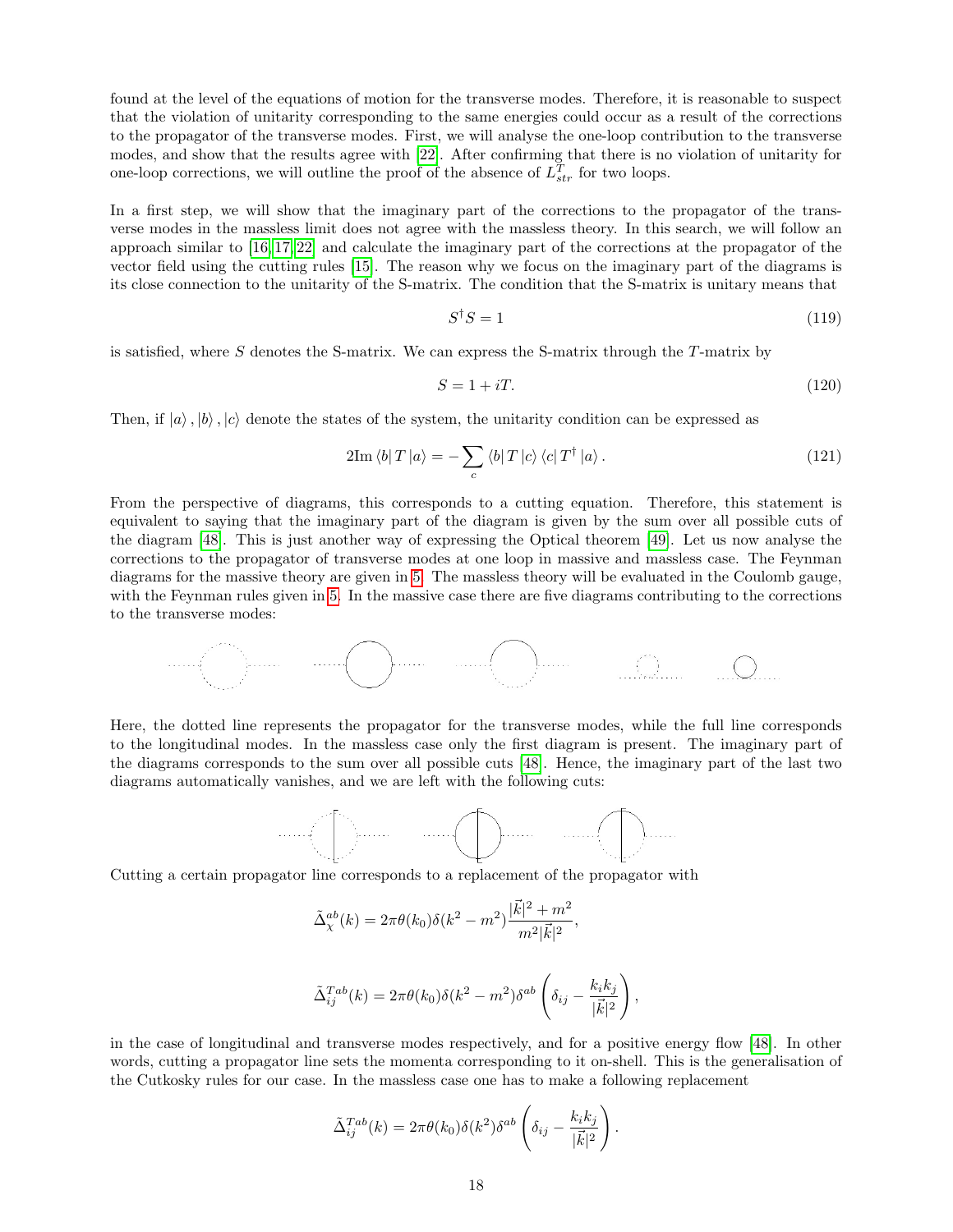In all of the diagrams, we will denote the external momenta with  $p$ . These are already on-shell, meaning that  $p_i \varepsilon_i^a(p) = 0$ , where the  $\varepsilon_{i\sigma}^a(p)$  are polarisation vectors appearing due to the transverse modes. The polarisation vectors satisfy

$$
\sum_{\sigma=1,2} \varepsilon_{i\sigma}^a(p) \varepsilon_{j\sigma}^b(p) = \left(\delta_{ij} - \frac{p_i p_j}{|\vec{p}|^2}\right) \delta^{ab}.
$$

First we will analyse the diagram containing only transverse modes. The imaginary part is given by

$$
\text{Im}\Gamma^{T} = \int \frac{d^{4}k}{(2\pi)^{3}} \int \frac{d^{4}q}{(2\pi)^{3}} (2\pi)^{4} \delta^{(4)}(p-k-q) \theta(k_{0}) \delta(k^{2}-m^{2}) \theta(q_{0}) \delta(q^{2}-m^{2}) \varepsilon_{i}^{a}(p) \varepsilon_{j}^{b}(-p) T_{ij}^{ab},
$$
\nwhere\n
$$
T_{ij}^{ab} = V_{ikl}^{acd}(-p,k,q) V_{jnz}^{bcd}(p,-k,-q) \left(\delta_{kn} - \frac{k_{k}k_{n}}{|\vec{k}|^{2}}\right) \left(\delta_{lz} - \frac{q_{l}q_{z}}{|\vec{q}|^{2}}\right),
$$
\n(122)

for the massive case, and

$$
\mathrm{Im}\Gamma^{T} = \int \frac{d^{4}k}{(2\pi)^{3}} \int \frac{d^{4}q}{(2\pi)^{3}} (2\pi)^{4} \delta^{(4)}(p-k-q) \theta(k_{0}) \delta(k^{2}) \theta(q_{0}) \delta(q^{2}) \varepsilon_{i}^{a}(p) \varepsilon_{j}^{b}(-p) T_{ij}^{ab}, \tag{123}
$$

for the massless fields, with  $T_{ij}^{ab}$  given in the expression for the massive fields. We can see that the vertex, which contains only transverse modes, coincides in both the massive and massless cases. As expected, there are no mass divergences in these expressions because there are no longitudinal modes. Consequently, the first diagram exactly cancels with the corresponding massless diagram for  $m \to 0$ .

The last diagram only provides terms that are multiplied by powers of the mass and thus, it will disappear in the massless limit. This can be easily seen from the vertices of the diagram. Let  $g$  be the internal moments corresponding to the longitudinal propagator and k correspond to the transverse ones. These are put on-shell, as the cut passes through their propagator lines, i.e.  $k^2 = q^2 = m^2$ . Therefore, one of the vertices takes the form

$$
V_{il}^{cad} = -igm^2 \varepsilon^{cad} \delta_{il} \frac{1}{|\vec{q}|^2 + m^2} \left( 2q_n k_n + m^2 |\vec{q}|^2 \right).
$$
 (124)

This cancels with the  $\frac{1}{m^2}$  term arising from the longitudinal modes. However, since we have two vertices, the second one will give an additional  $m^2$ , and thus the contribution will vanish in the massless limit. In contrast to the first and last diagrams, the second one will give a difference when compared to the massless

$$
\mathrm{Im}\Gamma_{L} = \int \frac{d^{4}k}{(2\pi)^{3}} \int \frac{d^{4}q}{(2\pi)^{3}} (2\pi)^{4} \delta^{(4)}(p-k-q) \theta(k_{0}) \delta(k^{2}-m^{2}) \theta(q_{0}) \delta(q^{2}-m^{2}) \varepsilon_{i}^{a}(p) \varepsilon_{j}^{b}(-p) I_{ij}^{ab}, \qquad (125)
$$

where

$$
I_{ij}^{ab} = -\frac{1}{4} \delta^{ce} \delta^{df} \frac{|\vec{k}|^2 + m^2}{|\vec{k}|^2} \frac{|\vec{q}|^2 + m^2}{|\vec{q}|^2} V_{i,2\chi}^{acd}(-p,k,q) V_{j,2\chi}^{bef}(p,-k,-q). \tag{126}
$$

For  $k^2 = q^2 = m^2$  we have

theory. It's imaginary part is given by

$$
V_{i,2\chi}^{acd}(-p,k,q) = -gm^2 \varepsilon^{acd} k_i \left[ 1 + \frac{2m^2 k_0 q_0}{(|\vec{k}|^2 + m^2)(|\vec{q}|^2 + m^2)} \right],
$$
\n(127)

and similar for the other vertex. Keeping only the relevant terms, we obtain

$$
I_{ij}^{ab} = \frac{1}{2}g^2 \delta^{ab} k_i k_j. \tag{128}
$$

This contribution, which is purely due to the longitudinal modes, is clearly preserved in the massless limit. With this result, we are in agreement with the [\[22\]](#page-22-15). Moreover, we can observe that the inverse powers of the mass are not present, and therefore there is no possibility of the unitarity violation. We can note that the vertices that constitute the second diagram correspond to the term in the Lagrangian which was responsible for the strong coupling scale. Therefore, we will now examine whether there is a possibility that the unitarity scale arises at the level of the two loops, where the diagrams are formed from this vertex.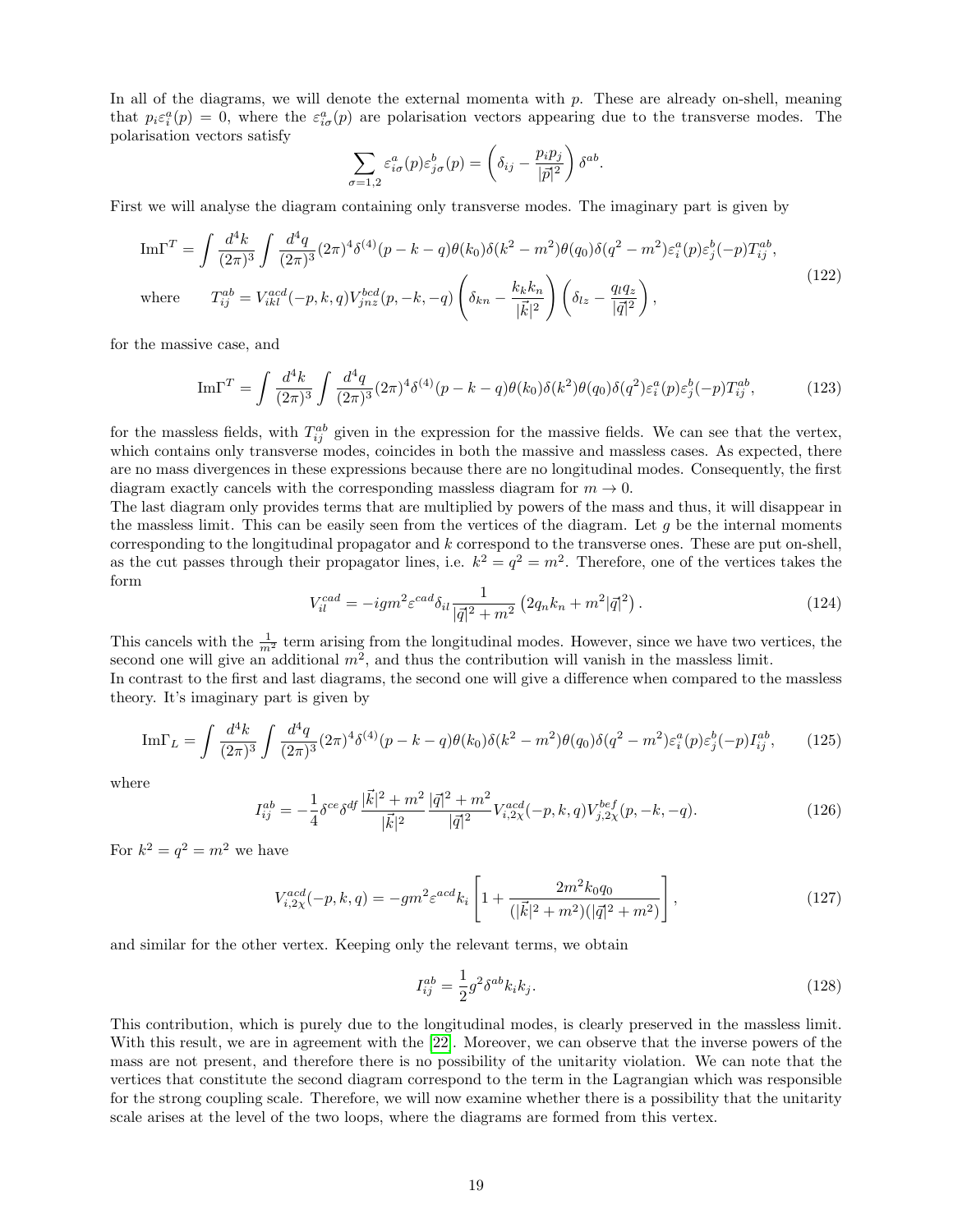At two loops, there are two diagrams that could give us the unitarity violation corresponding to the energy scales of the strong coupling. These are



The cuts of the first diagram are given by



while for the second diagram we have



The largest possible mass divergence for these diagrams is  $\sim \frac{g^4}{m^8}$ , which means that there is a possibility for the existence of  $L_{str}^T$ . However, it is easy to show that this is not the case. To show it, we need to confirm that at least one of the vertices  $V_{i,2\chi}^{abc}(k_{(i)},p,q)$  will be proportional to  $m^2$  at the lowest order. Let us consider the first diagram. Let  $p$  be the external momenta, and  $k$  and  $l$  the internal momenta over which we integrate, with  $k$  on the lowest line and  $l$  on the line above. We can first do a trick by inserting

<span id="page-20-0"></span>
$$
\int d^4k \int d^4l = \int d^4k \int d^4l \int d^4q \delta^{(4)} (p - k - l - q) \tag{129}
$$

into the expression for the imaginary part of the diagram. Cutting a line means that the corresponding momenta are set on-shell. In all three cases with cuts we therefore have  $k^2 = m^2$ . Let us now look at the first vertex appearing in the first two diagrams. Neglecting the terms proportional in to  $m^2$ , it is given by

$$
V_{i,2\chi}^{abc}(-p_{(i)},k,p-k) \sim g\varepsilon^{abc} \left(-p_{\mu}k^{\mu}p_{i}-p^{2}k_{i}\right) = -g\varepsilon^{abc}m^{2}k_{i},\tag{130}
$$

where we have used that the external momentum is on-shell, meaning that  $\varepsilon_i^a(p)p_i = 0$  and  $p^2 = m^2$ . An analogous calculation applies to the last diagram, except that it is now more convenient to look at the last vertex rather than the first. Therefore, the first diagram cannot provide the scale of the unitarity scale which would match the strong coupling scale. Let us now look at the second diagram, and perform the same trick [\(129\)](#page-20-0) to analyse the cuts. The last two cuts cannot give  $L_{str}^T$ . This is due to the first (or last) vertex, next to which a cut is being made. This sets all three lines around the vertex on-shell, which makes the vertex contain only the terms with  $m^2$ . The first two cuts for the second diagram are again equivalent. Let l lie on the line which passes through the loop. The cut over it leaves us with the transverse projector in momentum space, for which we have

$$
l_i\left(\delta_{ij} - \frac{l_i l_j}{|\vec{l}|^2}\right) = 0.\tag{131}
$$

Let us now consider the vertex at the bottom of this line. If  $k$  is the loop momentum exiting the vertex, we have

$$
V_{i,2\chi}^{abc}(l_{(i)},k,-l-k) \sim g\varepsilon^{abc}l_{\mu} \left(l^{\mu}k_{i}-k^{\mu}l_{i}\right). \tag{132}
$$

The last term vanishes since it is contracted with the transverse projector. Since the cut is made through the middle line, this sets l on shell, and hence this vertex does not have terms which are multiplied by mass. The analysis of the two loop corrections for the transverse modes therefore suggests that  $L_{str}^T$  does not appear in the diagrams.

Note that the diagrams presented here refer to  $A<sup>T</sup>$  and  $\chi$  components, with the  $A<sub>0</sub>$  component integrated out. To rewrite the results in terms of the  $A_\mu$  fields, one can consult the following chapter.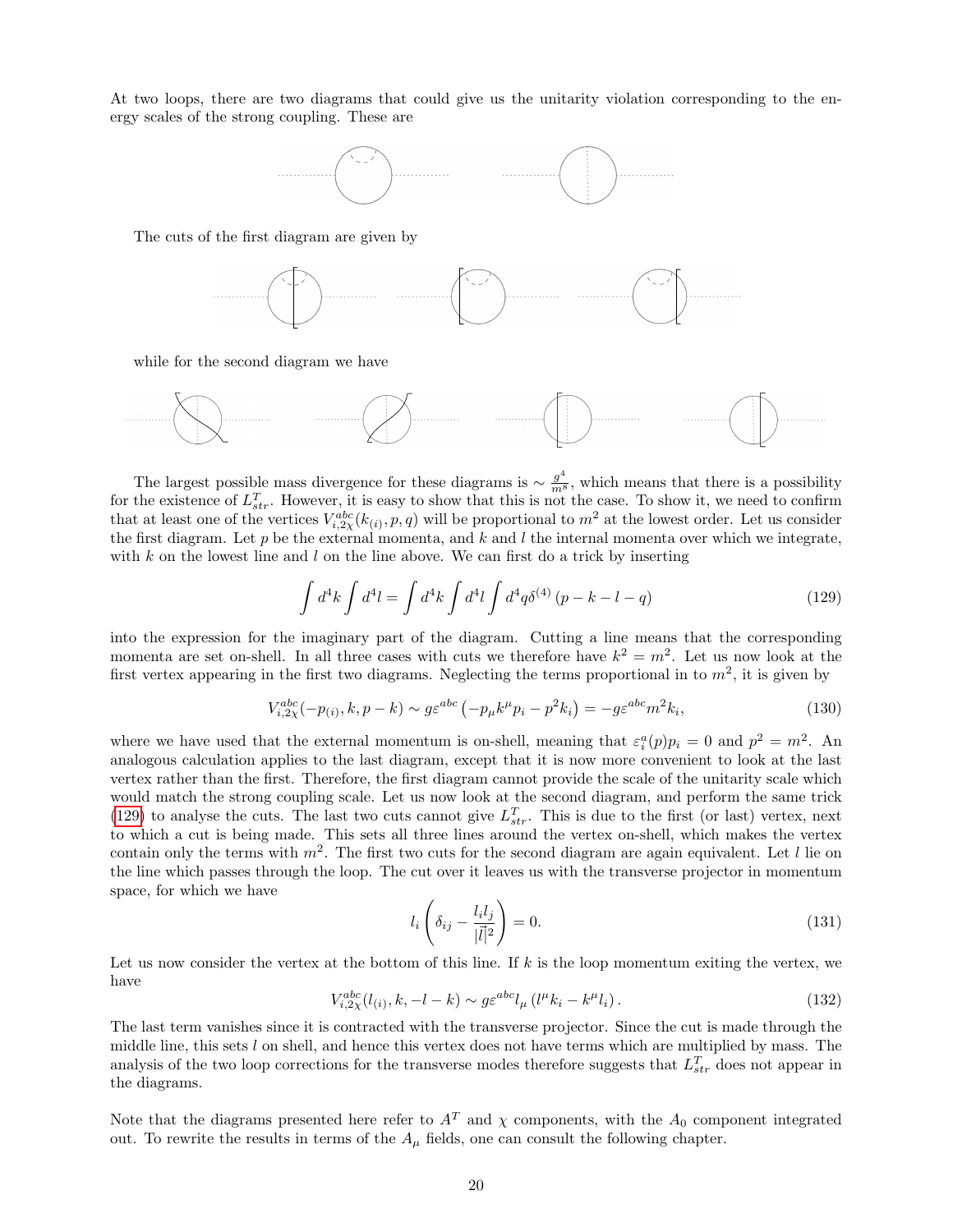## D Conversion of diagrams

Here we will present the rules of transforming a manifestly covariant diagram into a set of manifestly noncovariant ones, rewritten only in terms of the longitudinal and transverse modes (We will refer to the latter one as  $A^T \chi$  formulation) For simplicity, here we will ignore the colour indices.

In order to do it, we first have to take into account that the external lines of manifestly covariant diagram carry external indices  $\mu = 0, 1, 2, 3$ . Based on this, there are 3 relevant types of external propagators in  $A<sup>T</sup> \chi$ formulation

- 1. transverse
- 2. longitudinal with a cross, which comes with a factor  $-ip<sub>i</sub>$
- 3. longitudinal with a circle, which comes with a factor  $-ip<sub>0</sub>A(p)$

where  $A(p) = \frac{\bar{p}^2}{\bar{p}^2 + m^2}$  and big grey circle corresponds to the rest of the diagram. These factors should be multiplied with the corresponding type of the propagator

$$
\Delta_{ij}^T(p) = (\delta_{ij} - \frac{k_i k_j}{\vec{k}^2}) \frac{i}{k^2 - m^2}
$$
 for transverse modes  

$$
\Delta_{\chi} = \frac{1}{m^2 A(k)} \frac{i}{k^2 - m^2}
$$
 for longitudinal modes (133)



For the longitudinal modes there are two kinds, since they come from  $A_i$  and  $A_0$ . Now, in an manifestly covariant theory, the diagram can be decomposed into transverse and longitudinal parts according to the following rules

- Draw all combinations of the external propagators.
- Connect them with all possible vertices.
- The value of a given diagram then follows the usual Feynman rules, the only difference being that a diagram should now be multiplied by factors from three types of propagators.

Let's consider as an example 1-loop diagram. Then all possible diagrams one could form are given by

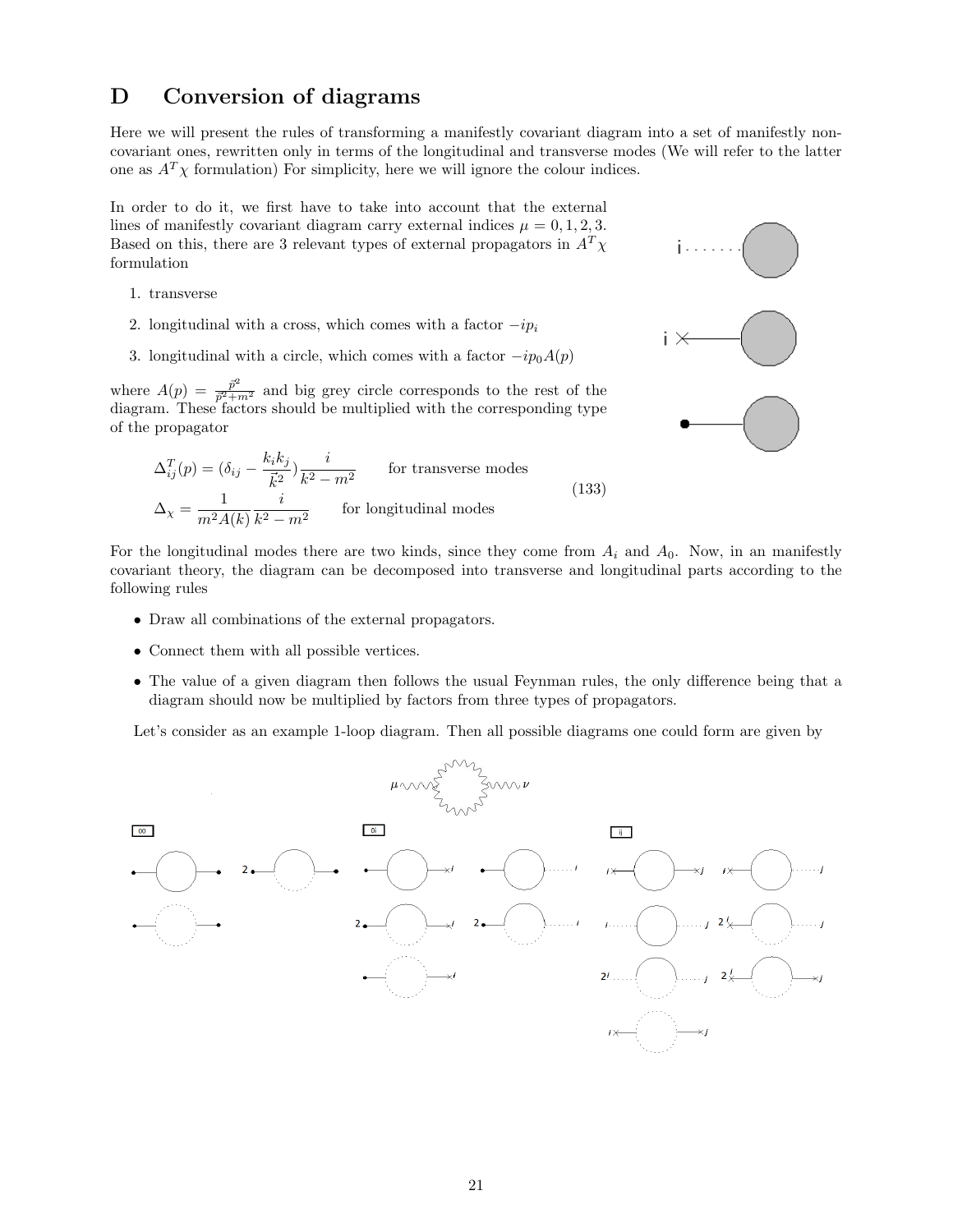## References

- <span id="page-22-1"></span>[1] S. L. Glashow, Partial Symmetries of Weak Interactions, Nucl. Phys. 22 (1961), 579-588.
- <span id="page-22-2"></span>[2] R. Delbourgo and S. Twisk and G. Thompson, MASSIVE YANG-MILLS THEORY: RENORMALIZ-ABILITY VERSUS UNITARITY, Int. J. Mod. Phys. A 3 (1988), 435
- <span id="page-22-3"></span>[3] A. Proca, Sur la theorie ondulatoire des electrons positifs et negatifs, J. Phys. Radium 7 (1936), 347-353.
- <span id="page-22-4"></span>[4] D. G. Boulware and W. Gilbert, Connection between Gauge Invariance and Mass, Phys. Rev. 126 (1962), 1563-1567.
- <span id="page-22-5"></span>[5] E. C. G. Stueckelberg, Die Wechselwirkungskräfte in der Elektrodynamik und in der Feldtheorie der Kräfte, Helv. Phys. Acta 11, (1938), 225.
- <span id="page-22-6"></span>[6] T. Kunimasa and T.Goto, Generalization of the Stueckelberg Formalism to the Massive Yang-Mills Field, Prog. Theor. Phys. 37 (1967), 452-464.
- <span id="page-22-7"></span>[7] A. Komar and A. Salam, Renormalization problem for vector meson theories, Nucl. Phys. 21 (1960), 624-630.
- [8] H. Umezawa and S. Kamefuchi, Equivalence theorems and renormalization problem in vector field theory (The Yang–Mills field with non-vanishing masses) Nucl. Phys. 23 (1961), 399-429.
- [9] P.A. Ionides, General equivalence theorem in vector field theory, Nucl. Phys. 28 (1961), 662-664.
- <span id="page-22-17"></span>[10] A. Salam, Renormalizability of Gauge Theories, Phys. Rev. 127 (1962), 331-334.
- [11] D. G. Boulware,Renormalizeability of massive non-Abelian gauge fields: A functional integral approach Annals Phys. 56 (1970), 140-171.
- <span id="page-22-8"></span>[12] M.J.G. Veltman, Generalized ward identities and yang-mills fields, Nucl. Phys. B 21 (1970), 288-302.
- <span id="page-22-9"></span>[13] J. Gegelia and G. Japaridze, On renormalizability of the effective field theory of massive Yang-Mills fields, Mod. Phys. Lett. A 27 (2012), 1250128 [arXiv:1109.3880 [hep-th]].
- <span id="page-22-10"></span>[14] M.J.G. Veltman, Unitarity and causality in a renormalizable field theory with unstable particles, Physica 29 (1963), 186-207.
- <span id="page-22-11"></span>[15] R.E. Cutkosky, Singularities and discontinuities of Feynman amplitudes, J. Math. Phys. 1 (1960), 429- 433.
- <span id="page-22-12"></span>[16] M.J.G. Veltman, Perturbation theory of massive Yang-Mills fields, Nucl. Phys. B 7 (1968), 637-650.
- <span id="page-22-13"></span>[17] J. Reiff, M.J.G. Veltman, Massive Yang-Mills fields, Nucl. Phys. B 13 (1969), 545-564.
- <span id="page-22-14"></span>[18] J.S. Bell, HIGH-ENERGY BEHAVIOUR OF TREE DIAGRAMS IN GAUGE THEORIES, Nucl. Phys. B 60 (1973), 427-436.
- [19] C.H. Llewellyn Smith, High-Energy Behavior and Gauge Symmetry, Phys. Lett. B 46 (1973), 233-236.
- [20] J.M. Cornwall, D.N. Levin and G. Tiktopoulos, Derivation of Gauge Invariance from High-Energy Unitarity Bounds on the S Matrix, Phys. Rev. D 10 (1974), 1145 [erratum: Phys. Rev. D 11 (1975), 972].
- <span id="page-22-0"></span>[21] A. I. Vainshtein and I. B. Khriplovich, On the zero-mass limit and renormalizability in the theory of massive yang-mills field, Yad. Fiz. 13 (1971), 198-211.
- <span id="page-22-15"></span>[22] H. van Dam and M. J. G. Veltman, Massive and massless Yang-Mills and gravitational fields, Nucl. Phys. B 22 (1970), 397-411.
- [23] S.Wong, Massless limit of the massive Yang-Mills field, Phys. Rev. D 3 (1971), 945-952 [erratum: Phys. Rev. D 3 (1971), 3243-3243].
- <span id="page-22-16"></span>[24] A. A. Slavnov and L.D. Faddeev, Massless and massive Yang-Mills fields, Theor. Math. Phys. 3 (1970), 312-316.